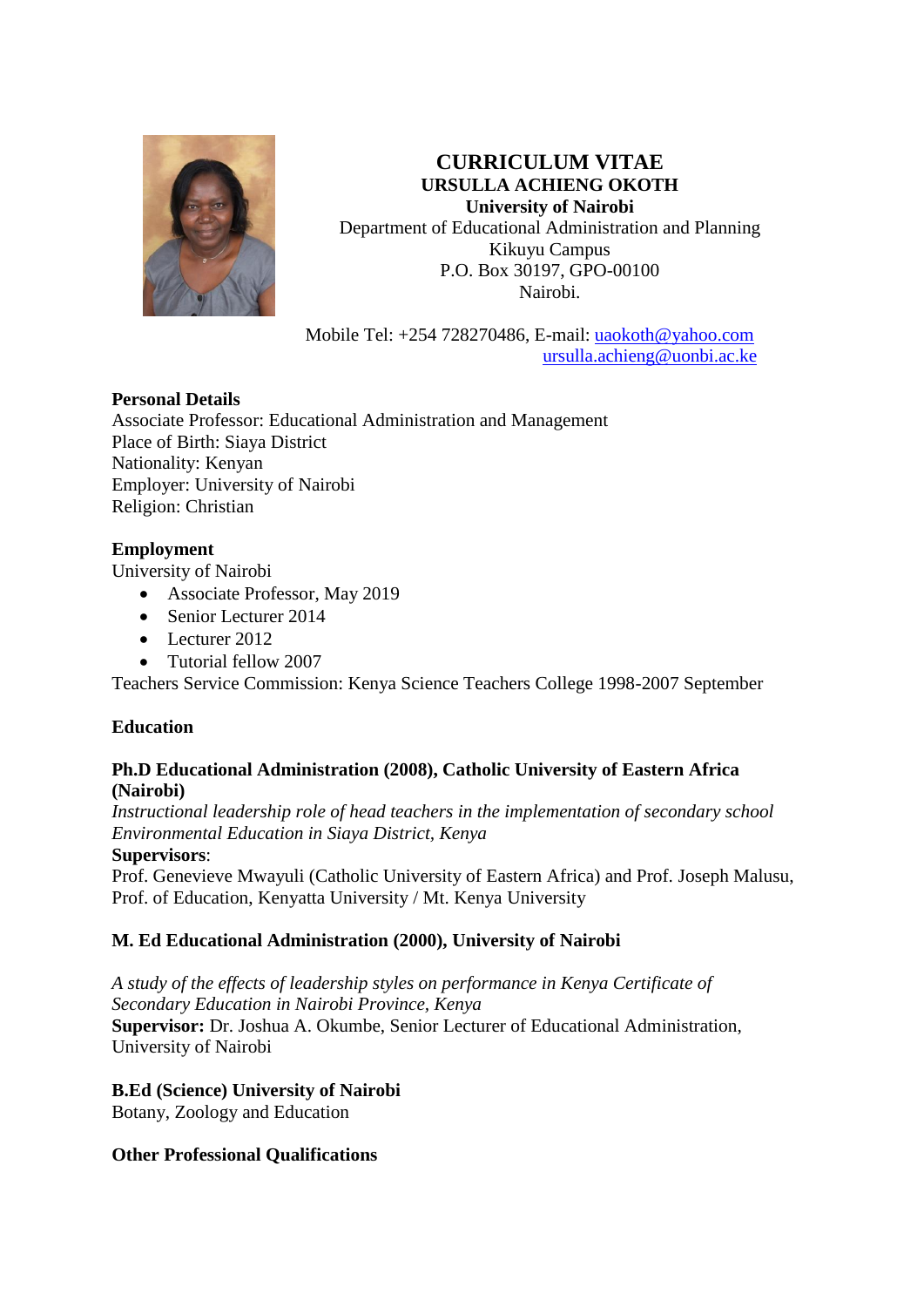#### **2005 July-August St. Anselm, UK**

Summer Course in Human growth and Development, Relationships, &Spiritual Counselling April 2004 Computer for schools, Kenya MS Word, Excel, Access & Power point 2001 University of Nairobi Introduction to computers & MS Word

# **Publications**

#### **Book Chapter**

Loise Gichuhi, Jeremiah Kalai, Reuben Mutegi, **Ursulla Okoth**, Lucy Njagi (2020) Rethinking Social Media and Content Delivery in Higher Education Institutions, Chapter 8. In Cheryl A. Lentz, Ed. (2020): *The Refractive Thinker Volume XIX. Social Media: Changing the world through communication*. Lentz Leadership Institute:

# **Journal Articles**

- 1. Judith Mbithe Musyoki, Jeremiah Kalai, **Ursulla A. Okoth**, Joshua A. Okumbe (2021). Influence of Principals' Inspirational motivation on Students' Performance at Kenya Certificate of Secondary Education in Public Secondary Schools, Kenya. Journal of Pedagogy, Andragogy and Heutagogy in Academic Practice (JPAHAP) Vol 2 (1), 109-132. ISSN: 2708-261X
- 2. Evans Mulei Mulatya, **Ursulla Okoth** , Mercy Mugambi (2021). Influence of Head Teachers Observation of Teachers' Lessons on Pupils' KCPE Performance In Public Primary Schools, Lower Yatta Sub-County, Kitui, Kenya**:** *IOSR Journal of Humanities and Social Science (IOSR-JHSS)* Volume 26, Issue 6, Series 8 (June. 2021) 47-56 e-ISSN: 2279-0837, p-ISSN: 2279-0845. [www.iosrjournals.org](http://www.iosrjournals.org/)  :10.9790/0837-2606084756
- 3. Hillary Shikokoti , **Ursulla Okoth** &Susan Chepkonga. Influence of Leadership and Administration on Competence Based Curriculum and Digitalization In Higher Education. *IOSR Journal of Humanities and Social Science.* Volume 26( 10) ISSN : 2279-0837; DOI : 10.9790/0837-2610096375 : [www.iosrjournals.org](http://www.iosrjournals.org/)
- 4. Hillary Shikokoti, **Ursulla A Okoth** & Susan Chepkonga (2021 October). Influence of Covid 19 on E- Learning at the University of Nairobi, Kenya. *IOSR Journal of Humanities and Social Science (IOSR-JHSS).* Volume 26 (Issue 10) ISSN 2279- 0837. Article DOI : 10.9790/0837-2610100113
- 5. Hillary Shikokoti, **Ursulla A. Okoth** & Susan Chepkonga (2021). Principals Performance Appraisal and its Influence on Teachers' Job Satisfaction in Public Secondary Schools in Kakamega County, Kenya. *IOSR Journal of Humanities and Social Science* ISSN : 2279-0837 Volume 26 (Issue 10) Article DOI : 10.9790/0837-2610102533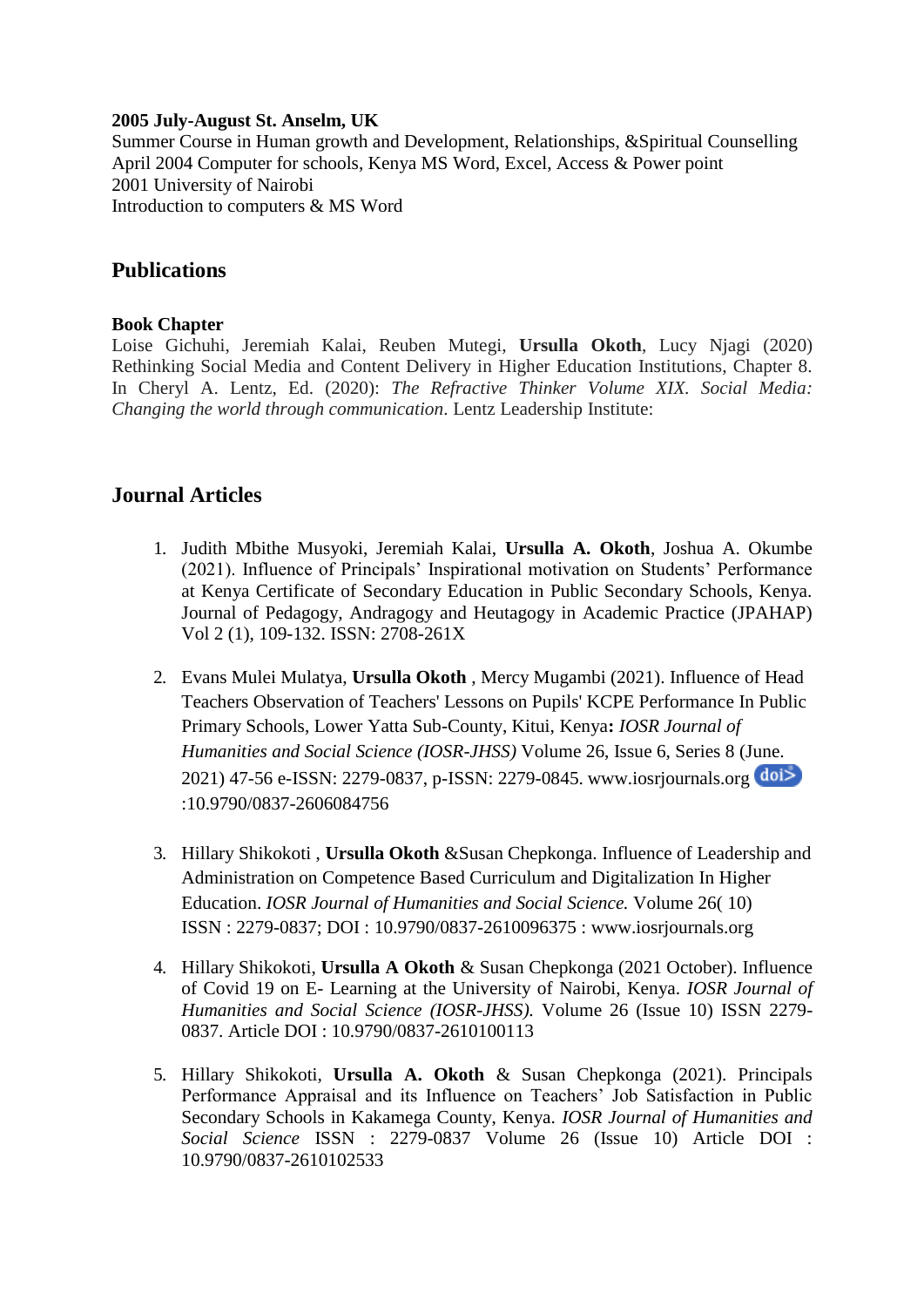- 6. Evans M. Mulatya, **Ursulla A. Okoth** . Mercy Mugambi (2021). Influence of Head Teachers Checking of Teachers' Professional Documents on Pupils' KCPE Performance in Public Primary Schools, Lower Yatta Sub-County, Kitui, Kenya. *IOSR Journal of Humanities and Social Science (IOSR-JHSS)* Volume 26, Issue 6, Series 8 (June. 2021) 37- 46 e-ISSN: 2279-0837, p-ISSN: 2279-0845. [www.iosrjournals.org D](http://www.iosrjournals.org/)OI: 10.9790/0837-2606083746 [www.iosrjournals.org](http://www.iosrjournals.org/)
- 7. Leonard Muthuri Kaanuam **Ursulla A. Okoth**, Akala J. Winston (2021). Influence of Head Teachers' Facilitation of Teachers' Professional Growth on Pupils' Performance in Kenya Certificate of Primary Education in Public Primary Schools in Meru County, Kenya. *IOSR Journal of Humanities and Social Sciences.* 26 (6), 54-61
- 8. Hillary Shikokoti, **Ursulla A Okoth** &Susan Chepkonga (2021). Influence of Teacher delocalization policy on teacher job satisfaction in public secondary schools in Kakamega County, Kenya . *IOSR Journal of Humanities and Social Sciences*, 26 (5), 38-46
- 9. Hillary Shikokoti, **Ursulla A Okoth** & Susan Chepkonga (2021). Principals promoting professional development on Teacher's Job Satisfaction in Public Secondary Schools in Kakamega County, Kenya. *IOSR Journal of Humanities and Social Sciences*. 26 (5), 30- 37
- 10. Judith Mbithe Musyoki , **Ursulla Okoth** , Jeremiah Kalai, Joshua Okumbe (2021). Influence of Principals' Inspirational Influence on Students Performance at Kenya Certificate of Secondary Education in Public Secondary Schools, Kenya. *International Organization of Scientific Research (IOSR) Journal of Humanities and Social Science,* Volume 26 Issue 05 . ISSN : 2279-0837 DOI:10.9790/0837-2605094760 [www.iosrjournals.org](http://www.iosrjournals.org/)
- 11. Loise Gichuhi, Jeremiah Kalai, Reuben Mutegi, **Ursulla Okoth**, Lucy Njagi (2020). Use of Social Media Platforms and Content Delivery in Higher Education . *Journal of Higher Education Policy and Leadership Studies.* 1(2), 25-39.
- 12. Lolly Patrick Osendo, Wanjala, G. & **Ursulla A. Okoth** (2019).Influence of teacher performance appraisal on job performance in public primary schools in Mumias East sub county, Kenya*. International Journal of Scientific Research and Innovative Technology (IJSRIT).*Vol 6 No. 5, 29-41. ISSN: 2313-3759
- 13. Antonine Obiero, Jeremiah Kalai, **Ursulla Okoth** (2018). Strategies Used in Maintaining Students' discipline in Public Secondary Schools in Nairobi County, Kenya. *International Journal of Social Science and Economic Research (IJSSER).*  3(11), 6346-6366, November 2018,
- **14.** A Obiero, J Kalai, **U Okoth** (2018). Effect of Home Related Factors on Students Discipline in Public Secondary Schools in Nairobi County, Kenya*. International Journal of Education and Social Science.* 5 (10), 2415-1246 November 2018. **ISSN 2410-5171 (Online),**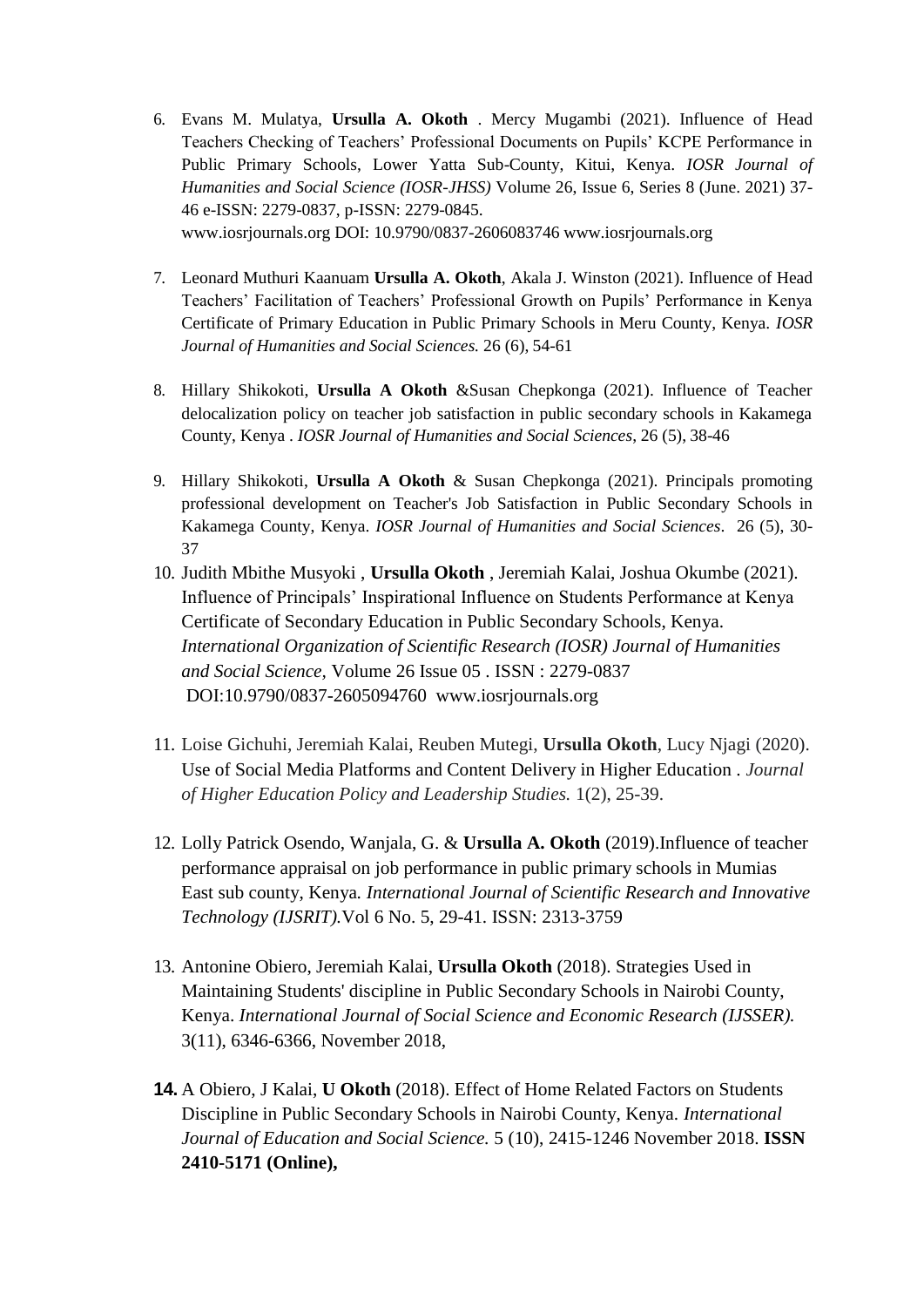- 15. SK Cheloti, **UA Okoth**, RN Obae ( 2018). Guidance and Counselling Strategy in Curbing Drug and Substance Abuse (DSA) in Schools; Effectiveness and Challenges to Head Teachers in Kenya. *World Journal of Educational Research and Reviews,* 4 (1), 051-061.
- 16. Okoth, U.A. 2018, Head teacher characteristics that influence curriculum implementation . *European Scientific Journal (ESJ).* 14 (19) 75-89, **ISSN 1857- 7881** Print, **e-ISSN 1857-1731** July 2018
- 17. Okoth, U. A. (2018). Transformational Leadership Practices in Curriculum Implementation (Environmental Education) in Secondary Schools in Siaya County, Kenya. *European Scientific Journal (ESJ),* 14 (10), 320-331 **ISSN: 1857 – 7881 (Print) e - ISSN 1857- 7431** April 2018

URL[:http://dx.doi.org/10.19044/esj.2018.v14n10p320](http://dx.doi.org/10.19044/esj.2018.v14n10p320)**.**

- 18. Catherine N. Wabwoba, **Ursulla A. Okoth** & Mercy Mugambi (2017). Influence of Collaborative Methods on Pupils' Performance in English Language in Kenyan Certificate of Primary Education in Korogocho, Nairobi, Kenya. *Journal of Education and Practice (IISTE org.*), 8 (28),71-78 ISSN 2222-1735 print ISSN 2222-288X online
- 19. Catherine N. Wabwoba, **Ursulla A. Okoth** & Mercy Mugambi (2017). Influence of Lecture Method on Pupils' Performance in English Language in Kenya Certificate of Primary Education in Non-formal Schools in Korogocho, Nairobi, Kenya. *International Journal of Humanities and Social Science Invention (IJHSS*), 6 (11), 13-19 ISSN (Online):2319-7722, ISSN (print) 2319-7714
- 20. Mwangi, E.W.& **Okoth, U.A**. (2018). School Based Factors Influencing Pupils' Discipline in Complimentary Primary Schools in Makadara Sub-County**,** Nairobi, Kenya**.** *The International Journal of Science & Technoledge*. **ISSN 2321 – 919X**  Online: 6, (4) 78-83 April, 2018. ww.theijst.com
- 21. Ekirapa, A. F. &**Okoth, U. A. (** 2018). Constituency bursary scheme for secondary schools in Kenya: Challenges of the constituency development fund (CDF). *IMPACT. International Journal of Research in Humanities, Arts and Literature (Impact: IJRHAL)* **IMPACT: IJRHAL; ISSN (P) : 2347-4564, E-ISSN : 2321- 8878.** 6 ( 3), 229-240, March 31<sup>st</sup> 2018
- 22. Etyang, P. P. & **Okoth, U. A**. (2018). Class Teachers' Role in Maintaining Students' Discipline In Secondary Schools in Teso South District, Kenya .International Journal of Human Resources Management (IJHRM**): ISSN (Print)2319-4936; ISSN (Online)2319-4944, 7 ( 3) 1-8 April-May 2018**
- 23. Jaji, C.L., **[Okoth,](https://scholar.google.com/citations?user=b8p5n0YAAAAJ&hl=en&oi=sra) U**. & Mari, N. (2017) Board of Managements' Initiatives Influencing Quality Education in Secondary Schools in Kajiado County, Kenya. Journal of Education, 1(3),11-25 December 2017
- 24. Jaji, L.C., **[Okoth,](https://scholar.google.com/citations?user=b8p5n0YAAAAJ&hl=en&oi=sra) U**. & Mari, N. (November 2017). [Influence of](http://scholar.google.com/scholar_url?url=https%3A%2F%2Fstratfordjournals.org%2Fjournals%2Findex.php%2Fjournal-of-education%2Farticle%2Fview%2F11&hl=en&sa=T&ct=res&cd=15&d=3217438156079042455&ei=HhtkW87jB4_emgGgn7bIAQ&scisig=AAGBfm2ZT_C4Q9OVDxNL8FS8A6zHom-gbA&nossl=1&ws=1424x658) Boards of Management's Partnership with Non-Governmenta[l](http://scholar.google.com/scholar_url?url=https%3A%2F%2Fstratfordjournals.org%2Fjournals%2Findex.php%2Fjournal-of-education%2Farticle%2Fview%2F11&hl=en&sa=T&ct=res&cd=15&d=3217438156079042455&ei=HhtkW87jB4_emgGgn7bIAQ&scisig=AAGBfm2ZT_C4Q9OVDxNL8FS8A6zHom-gbA&nossl=1&ws=1424x658) [Organizations on the Provision of Quality Education in Kajiado](http://scholar.google.com/scholar_url?url=https%3A%2F%2Fstratfordjournals.org%2Fjournals%2Findex.php%2Fjournal-of-education%2Farticle%2Fview%2F11&hl=en&sa=T&ct=res&cd=15&d=3217438156079042455&ei=HhtkW87jB4_emgGgn7bIAQ&scisig=AAGBfm2ZT_C4Q9OVDxNL8FS8A6zHom-gbA&nossl=1&ws=1424x658) West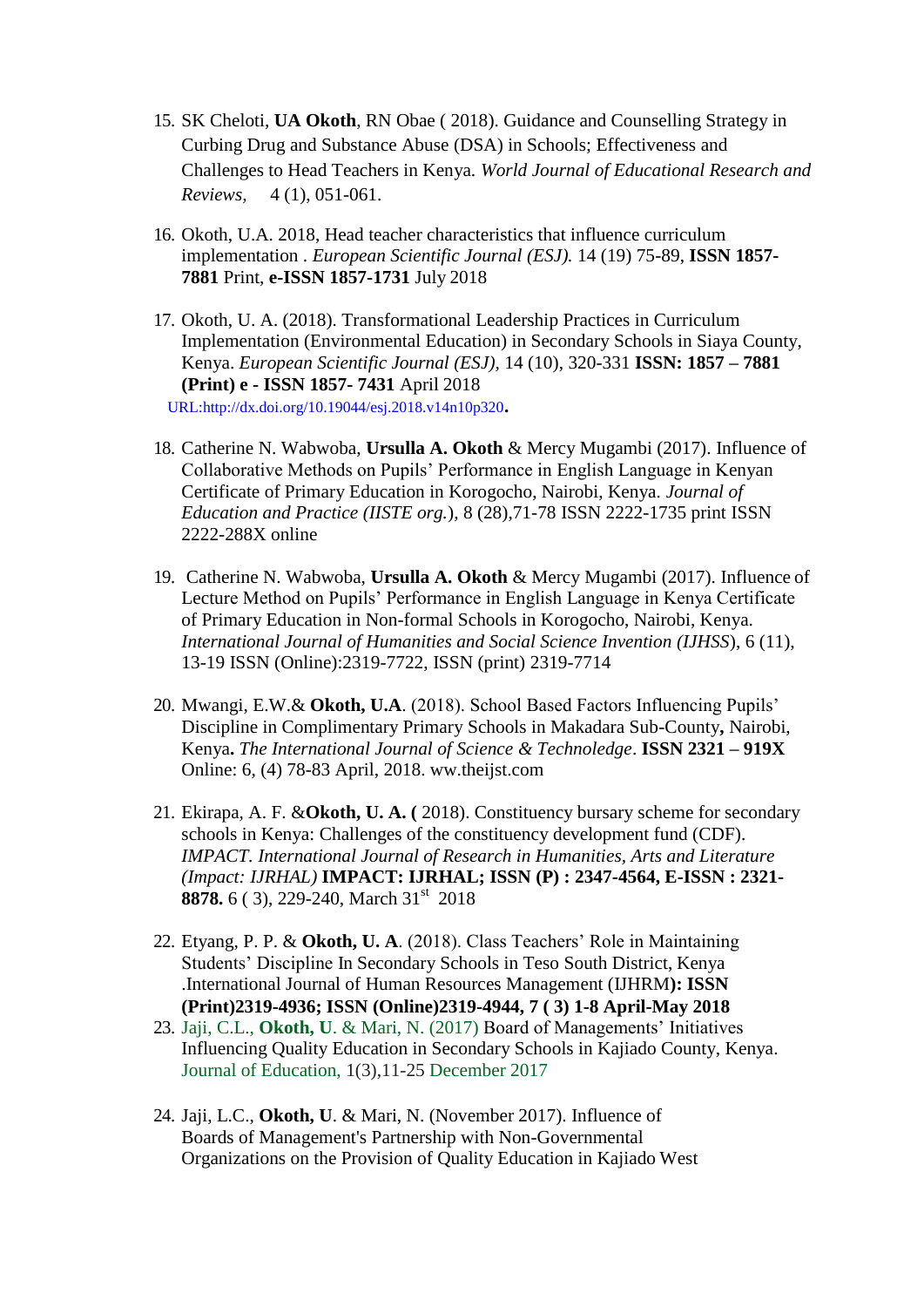[Sub-County, K](http://scholar.google.com/scholar_url?url=https%3A%2F%2Fstratfordjournals.org%2Fjournals%2Findex.php%2Fjournal-of-education%2Farticle%2Fview%2F11&hl=en&sa=T&ct=res&cd=15&d=3217438156079042455&ei=HhtkW87jB4_emgGgn7bIAQ&scisig=AAGBfm2ZT_C4Q9OVDxNL8FS8A6zHom-gbA&nossl=1&ws=1424x658)enya. *Journal of Education*, 1 (1) 21-28 , November 2017

- **25.** Lydia M. Musau, **Ursulla Okoth** & Phylisters D. Matula*.* ( 2017). Effect of Drug and Substance-Abusing Families on Parental Participation in the Management of Students' Discipline in Public Day Secondary Schools in Kenya*. International Journal of Science and Research (IJSR)* Volume 6 Issue 11, November 2017. **Online ISSN:2319-7064**
- 26. Lydia M. Musau, **Ursulla Okoth**, Phylisters Matula. (2017). Impact of Students' Exposure to Electronic Media Facilities in Their Homes on Parental Involvement in Management of Students' Discipline in Public Day Secondary Schools in Kenya. *European Scientific Journal.* Vol.13, No.31,202- November 2017. **ISSN: 1857 – 7881 (Print) e - ISSN 1857- 7431.** Doi: 10.19044/esj.2017.v13n31p202 [URL:http://dx.doi.org/10.19044/esj.2017.v13n31p202](http://dx.doi.org/10.19044/esj.2017.v13n31p202)
- 27. Patricia Nthoki Muia, **Ursulla Okoth** & Grace Nyagah (2017). Influence of principals' inspirational motivation on students' performance at Kenya Certificate of Secondary Education in public secondary schools, Kenya. *International Journal of Science and Research*, 6 (11),1064-1071
- 28. Fredrick Oloo Odhiambo, **Ursulla Okoth** and Andrew Riechi (2017). Effect of Integrating Information Communication Technology in Curriculum and Instructional Management on Secondary Schools' Management in Nairobi City County. *International Journal of Social Science and Education (IJSSE)* April 2017 7 (2), 20=30 ISSN: 2223-4934 E and 2227-393X Print
- 29. Patricia Nthoki Muia, **Ursulla Okoth** & Grace Nyagah (2017). Impact of intellectual stimulation on students' performance at Kenya Certificate of Secondary Education in public secondary schools, Kenya. *International Journal of Science and Research*, 6 (11),1034-1042
- 30. Fredrick Oloo Odhiambo, **Ursulla Okoth** & Andrew Riechi (2017). Perceptions of School Managers on the Impact of Integration of ICT in Human Resource on Management of Schools in Nairobi City County, Kenya. *Journal of Education and Practice* Vol.8, No.24 . **ISSN 2222-1735 (Paper) ISSN 2222-288X (Online).** [www.iiste.org](http://www.iiste.org/)
- 31. Wambua, Patrick M., Kalai, Jeremiah M. & **Okoth, Ursulla A.**(2017). Principals' use of student mentorship programmes and students' discipline in secondary schools in Machakos County, Kenya. *European Scientific Journal* (ESJ) .Vol.13, No.28. **ISSN:1857 7881**Print**, ISSN 1857 7431** Online
- 32.Wambua, Patrick M., **Okoth, Ursulla A., &** Kalai, Jeremiah M.( 2017) Influence of principals' involvement of students in decision making on management of students' discipline in secondary schools in Machakos County, Kenya" *. European Scientific Journal (* ESJ). Vol.13, No.22. **ISSN:1857 7881**Print**, ISSN 1857 7431** Online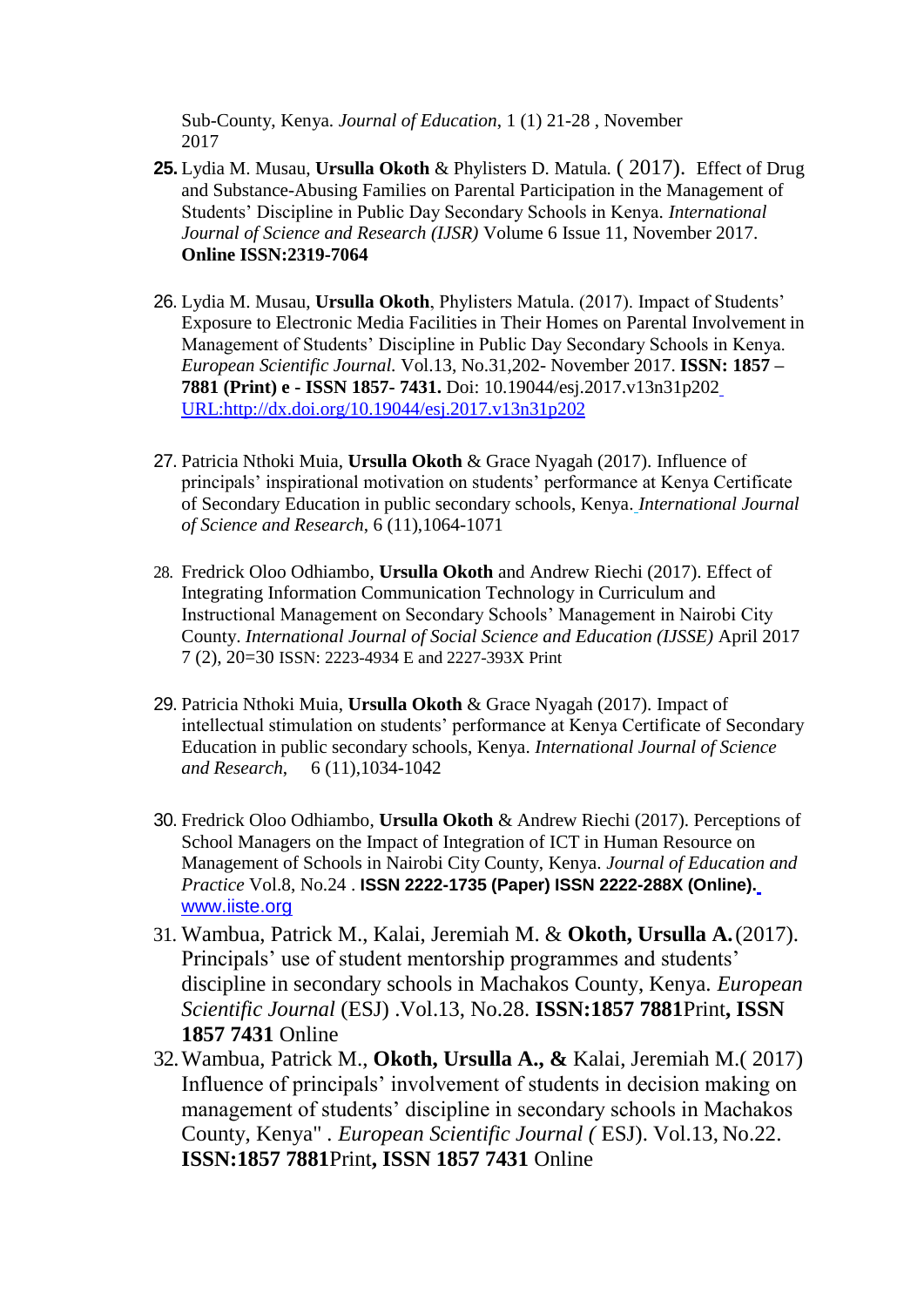- **33.**Mbatia, J. & **Okoth, U.A**. (2017). Teachers' Perceptions on headteachers' supervisory practices on performance of duty in primary schools in Nakuru North Sub County, Kenya. *International Journal of Innovative Research and Advanced Studies (IJIRAS).***ISSN: 2394-4404**
- 34. Mirara A, Maitho T. and **Okoth U**. **A**. (2017). Legal Setup and Performance of Post-Privatization Artificial Insemination Service Providers in Nyeri County, Kenya. *International Journal of Livestock Research 7(1).*  DOI [http://dx.doi.org/10.5455/](http://dx.doi.org/10.5455/ijlr.20161222032217) ijlr.20161222032217.
- 35. Muriithi, J. G., Nyagah, G., & **Okoth, U. A.** (2016). Influence of teachers' communication strategies on students' discipline in Public secondary schools in Mukurweni District. *International journal of social sciences and Education (IJSSE)*. 5(4), 263 –275. **ISSN: 2223-4934 (e)** [www.IJSSE.pn.eu](http://www.ijsse.pn.eu/) p241-250, **2227-393X (Print)** Nov-Dec
- 36. Ogweno J. Oriya, Kalai, J., & **Okoth U**. (2016). Determining the Influence of the Principals' Use of Participatory Decision Making on the Status of Students' Discipline in Secondary Schools in Kiambu County, Kenya. *International Journal of Social Science and Economic Research (IJSSER).* 1(7), 841-861 **ISSN: 2455- 8834** [www.ijsser.org](http://www.ijsser.org/)
- 37. Mirara, A., Maitho, T. & **Okoth U. A**. (2016). Monitoring Role of ICT in Quality of Artificial Insemination Services in Nyeri County, Kenya. *The International Journal of Science & Technoledge* **(ISSN 2321 – 919X**) Volume 4 (Issue 11 Nov, 2016 ), 70-74 [www.theijst.com](http://www.theijst.com/)
- 38. Rong'uno S. K. **, Okoth, U. A**. (2016). Supervision related factors influencing doctoral studies completion rates in education at public universities in Kenya. *International Journal of Innovative Research and Development. 5 (10), 462-477.*  **ISSN (online) 2278-0211)** [www.ijird.com](http://www.ijird.com/) volume 5 (10)
- *39.* Mendenhall, M., Dryden-Peteron. S., Bartlett, L., Ndirangu, C., Imonje, R., Nyagah, G., **Okoth, U.** & Tangelder, M. (2015). Quality Education for Refugees in Kenya: Pedagogy in Urban Nairobi and Kakuma Refugee Camp Settings. *Journal of Education in Emergencies. Volume 1, Number 1 Pages 90-130 (October 2015)*
- **40.** Mbunde, J., **Okoth, U.A**., Nyagah, G., Obae, R. (2015). Head teachers' gender on facility management in primary schools in Nairobi, Kenya.*International Journal of Educational Science and Research* (IJESR 30th September 2015) **ISSN 2249-8052 (online), ISSN 2249-6947 (print)**
- 41. Ocham, L. & **Okoth, U.** (2015). *Headteachers' motivational practices in public secondary schools in Kenya*. ISO &TQM (19-ICIT) The TQM Journal. Volume 27, Issue 6 pp814-822 **Emerald publishers** (October 2015)
- **42.** Mbunde, J., **Okoth, U.A**., Nyagah, G., Obae, R. (2015). Head teachers' facility management in primary schools in Nairobi, Kenya.*International Journal of Educational Science and Research* (IJESR 31<sup>st</sup> August 2015)**ISSN (online) 2249-8052, ISSN (print) 2249-6947**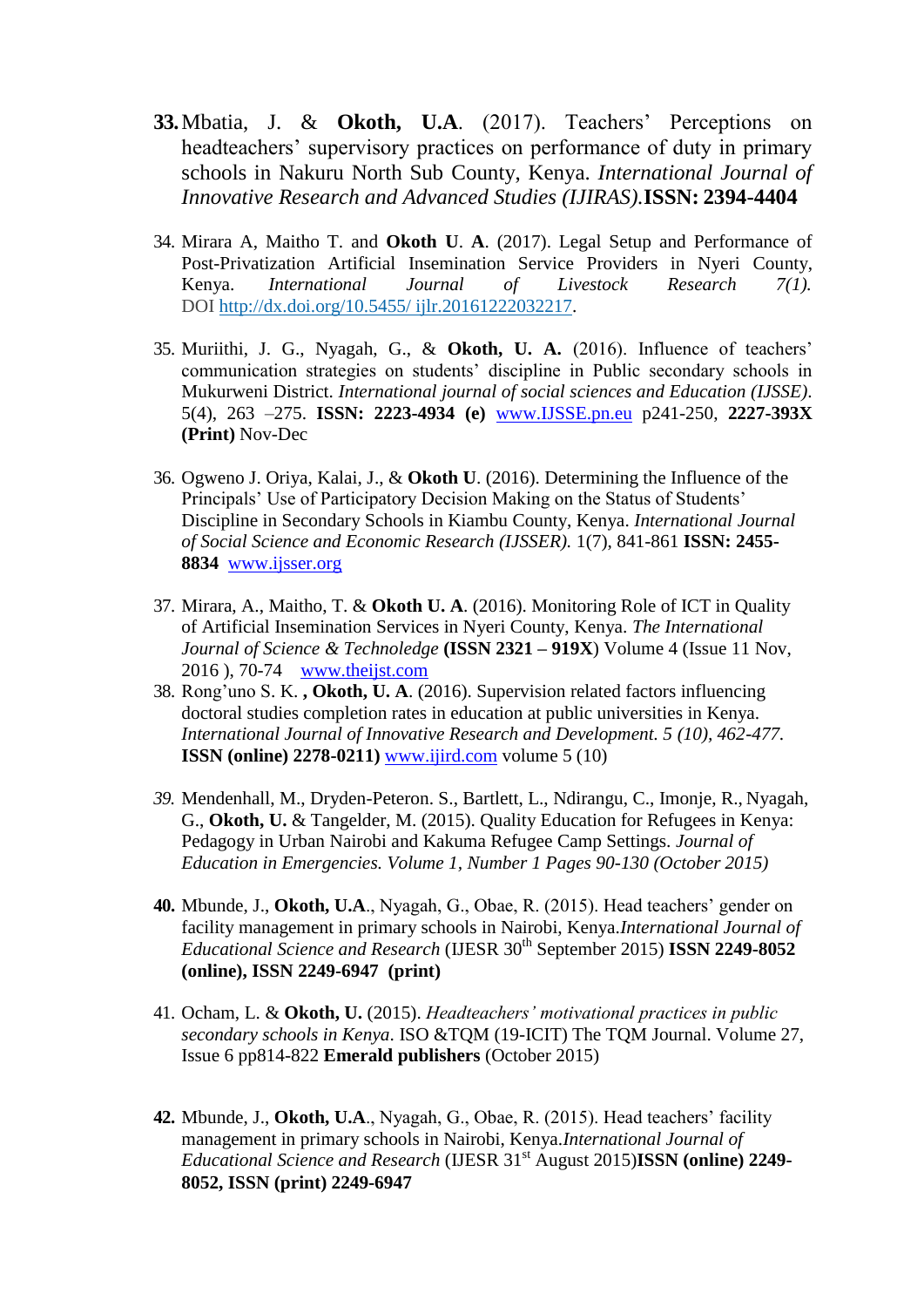- **43.** Cheloti, S. K., **Okoth, U. A**. & Obae, R. (2015). Head teachers' use of curriculum strategy to curb Drug and Substance Abuse among students in secondary schools, Nairobi County. *International Journal of Educational Science and Research* (IJESR 30th April 2015)**ISSN (online) 2249-8052,ISSN (print) 2249-6947**
- 44. Proceedings of the 19<sup>th</sup> International Conference on ISO &TQM (19-ICIT): ST-6 Business and Education Excellence. **Paper 6.2** 7-9 April 2015 (online)
- 45. Okoth, U. A. (2014). Headteachers' Leadership in Providing Instructional Resources for Environmental Education in Secondary Schools in Siaya County, Kenya *US-China Education Review B,* 4 (9), 634-647-September, 2014 **ISSN 2161-6248**
- **46.** Okoth, U. A. (2014). Conceptualizing Patristic Domains in the 8-4-4 System of Education: Towards the Realisation of Holistic Education in Kenya**.***Mediterranean Journal of Social Sciences* 5 (5), 249-261-April 2014. **ISSN: 2039-9340 (print)ISSN: 2039-2117 (online)**
- 47. Okoth, Ursulla Achieng (2013). *Theory and Practice of Educational Administration (TAP 509)* e-Module
- **48.** Okoth, U.A., Kibui, A., &Hassan, H. (2012). An evaluation of the barriers of the girl-childeducation in the Central Division of Mandera East District in North Eastern Province, Kenya.*The Fountain Journal of Educational Research* 5 (1), 130- 142 **ISSN:2079-3383**

49. Okoth, Ursulla Achieng (2010). An analysis of students' participation and attitudes towards Environmental Education, the case of Siaya district, Western Kenya. *The Fountain Journal of Educational Research* 4 (2) 91-112

**50.** Okoth, Ursulla Achieng (2011). *Environmental Education: Head teachers' instructional leadership in implementation* **ISBN 978-3-639-33283-4**

- 51. Tara, Bartlett Leslie, Akala W., Okoth, U. et al, *ICT in Education Impact Study 2012-2013 Report*: The Earth Institute, Columbia University
- 52. 1999 Wetlands: What about them? Poster on conservation
- 53. The Nature of Wetlands by National Museums, Kenya. A teachers' handbook (1999)

#### **Research and Consultancy**

Towards COVID-19 Containment: Serological, Faecal and Wastewater Epidemiological Surveillance of SARS-CoV-2 in Support of Home-Based Isolation and Care in Kenya In Collaboration with Jaramogi Oginga Odinga University of Science and Technology UID 130261; Reference Nr: COV19200616532700

National Research Foundation (NRF) and Research and Innovation, Support and Advancement (RISA). Proposed budget 100million Urban and Camp based Refugee Education: Kakuma Refugee Camp and Nairobi (2012- 2014). A collaborative research with Columbia University, US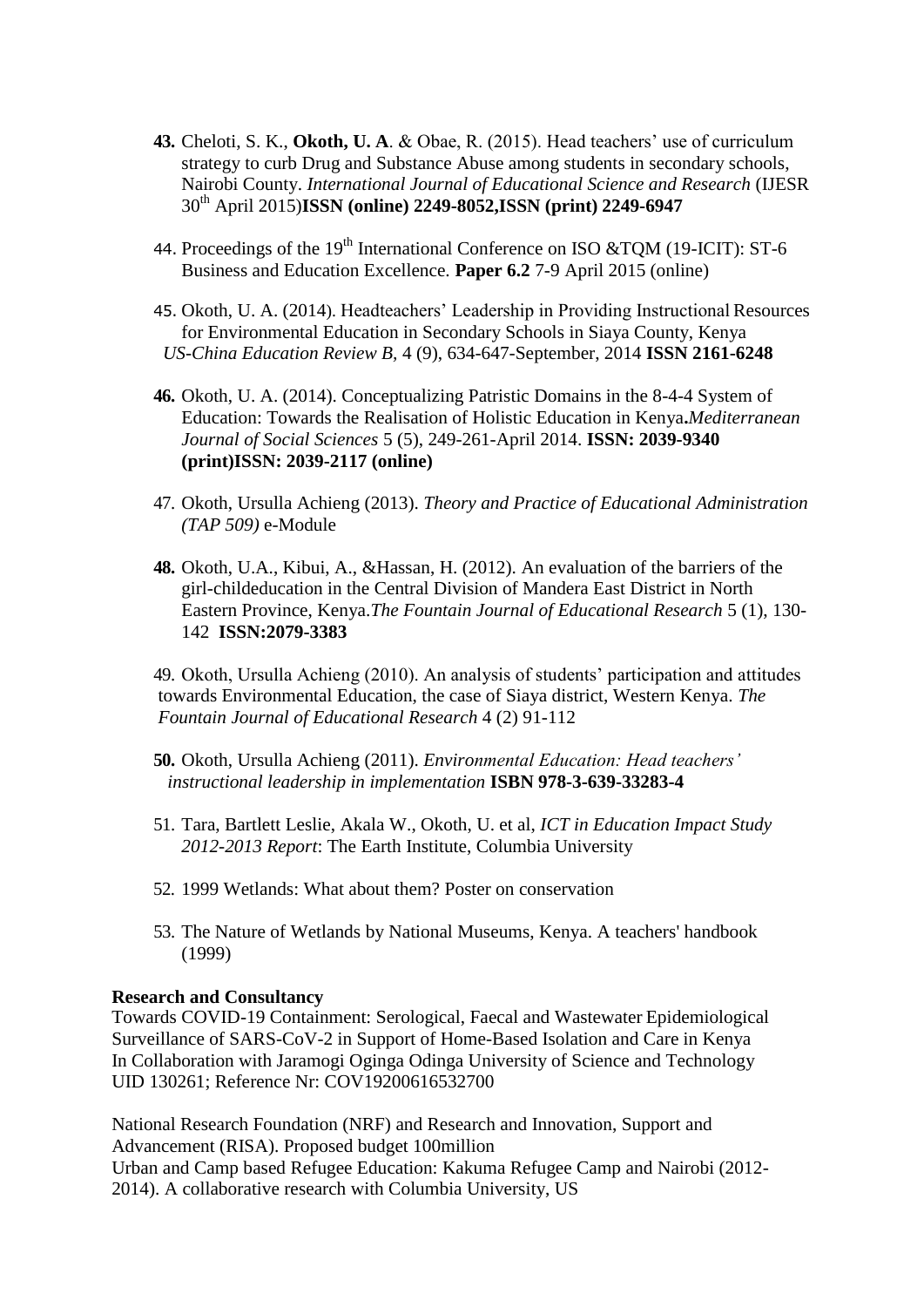Impact of ICT in educational instruction in secondary schools in Sauri Millennium Village, Kisumu,2012-2013. A collaborative research with Earth Institute of Columbia University, US (as Researcher and Trainer)

Okoth, Ursulla Achieng (2008). Instructional leadership role of head teachers in the implementation of secondary school Environmental Education in Siaya District, Kenya

Okoth, Ursulla Achieng (2000). Effects of leadership styles on performance in Kenya Certificate of Secondary Education in Nairobi Province. M.Ed project University of Nairobi

2006 Research Assistant in the study on Indigenous Healing Practices in Siaya District, Kenya

#### **Monetary contributions**

| Somali project: Initial suggestion US Dollars, \$3 million @ 15% US \$450,000 |           |
|-------------------------------------------------------------------------------|-----------|
| Exam and research: Equivalent 1unit@12000x80@80%                              | 786 000   |
| PhD Thesis Kshs. 150,200 for 10 candidates = $15020000080\%$                  | 1 201 600 |
| UONAA Alumni Bronze Member                                                    | 25 000    |
| <b>Total</b>                                                                  | 2 012 600 |

#### **Award**

Best paper award: Category business and education. ICIT conference 7-9 April, 2015

Comparative International Education Society(CIES) recognition of contribution to the development of education in Kenya-Travel Award to attend 56th CIES Conference

#### **Teaching Experience at University level**

2019 Associate Professor, Educational Administration 2018 External Examiner, Garissa University 2016 External Examiner, PhD Thesis-South Eastern Kenya University (SEKU) 2016 External Examiner-University of Dar es Salaam, Tanzania 2007 October: 1st Appointment: Department of Educational Administration and Planning, University of Nairobi 2005-2007 Part time teaching Biology Methods -UoN 2006/7 Invigilation of University examinations-UoN

#### *Teaching Doctorate Degree courses in Education*

TAP 605 Education and the Law (Legal Aspects in Educational Management)

TAP 607 Leadership theory and practice

#### *Teaching Masters in Education Degree courses*

TAP 503: Educational Management, TAP 526: Secondary School Administration TAP 530 Human Resource Planning, TAP 509: Theories of Educational Administration, TAP 538,520: Higher Education Administration, TAP 522: Organisational Behaviour **Other responsibilities:** Member of Editorial Board, the Fountain, Member of CEES Restructuring Committee, Co-ordinator Ph. D Programmes**,** Member of School Academic and Management Board; Timetabling school based programmes, Convenor of The Fountain Journal Committee, Supervision of research; examination of research proposals and reports/ theses at Department and School Board levels; writing instructional materials; setting,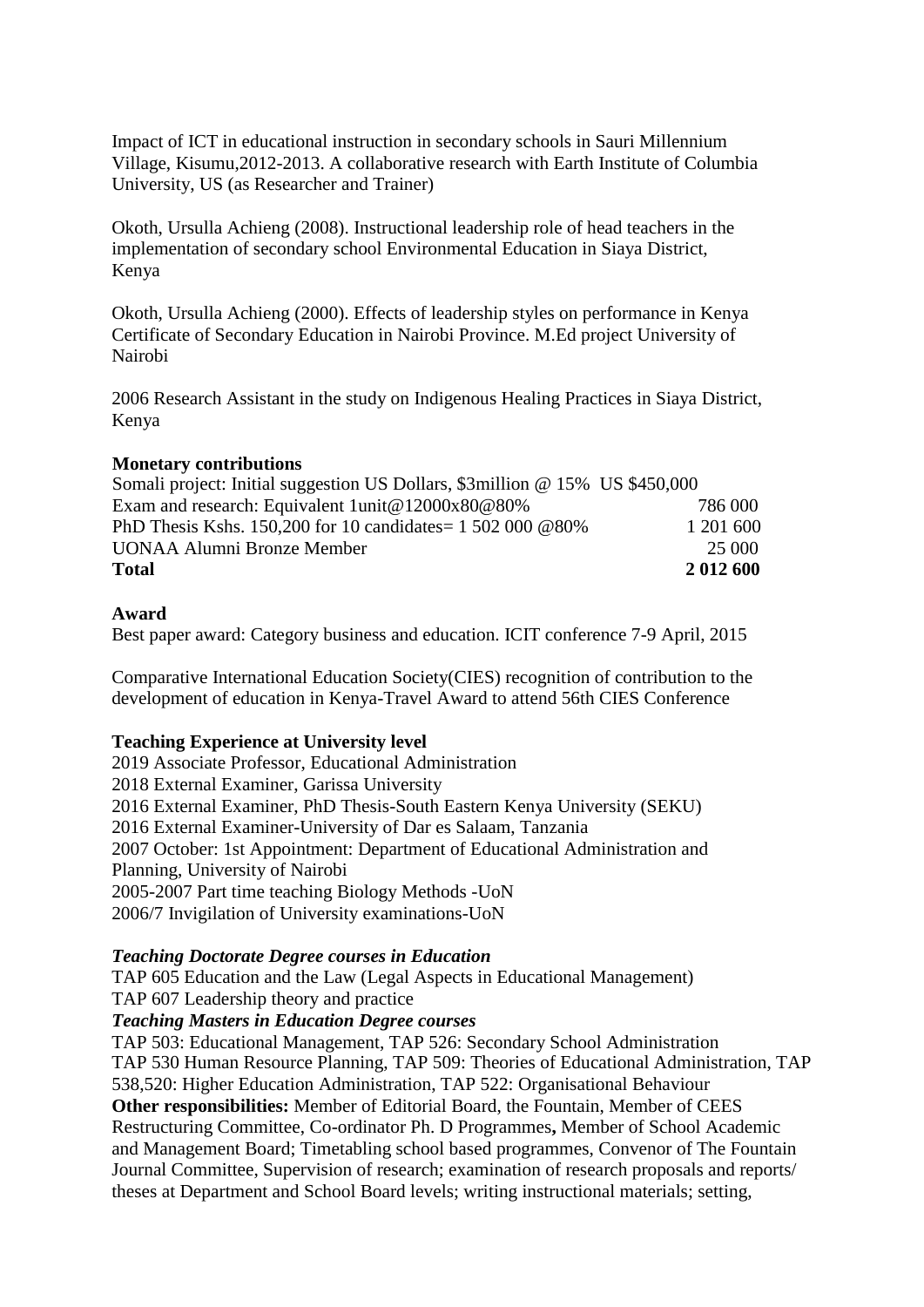moderation, and marking of examinations; assessment of Teaching Practice and preparation of computer generated teaching Modules (TAP 509: 526:TAP 302: TAP 605)

# **Teaching Undergraduate course**

TAP 302: Educational Administration

#### *Other experiences at university level*

2005/2006 Part time teaching, Biology Methods, University of Nairobi 2006/7 JKUAT University Biology Bridging Course, Ecology and Conservation 2002-2006 JKUAT coordination of Zoology Units (practical) offered at KSTC

**Examination External Examiner**  Karatina University Garissa University South Eastern Kenya University-Thesis examination University of Dar es salaam- Thesis examination Kenya School of Government-Research Project examination

#### **External Examination of PhD Thesis-**

Karatina University

South Eastern Kenya University (SEKU)

University of Dar es Salaam, Tanzania

Garissa University, Kenya

#### **Internal Examination of PhD Thesis**

University of Nairobi , Examined PhD thesis (16) University of Nairobi, Panel member in oral examination of final PhD thesis (20) University of Nairobi, Panel member in oral examination of PhD research proposal (over 30)

#### **Supervision of PhD and Doctor of Education Students Completed**

- **1.** Cheloti Selipher (2013). Effectiveness of Principals' strategies to curb Drug and Substance Abuse in public secondary schools in Nairobi County, Kenya **PhD**
- **2.** John Mbunde (2014): Influence of Headteachers' Management of Facilities on Pupils' Performance in Kenya Certificate of Primary Education in Nairobi County, Kenya **PhD**
- **3.** Susan Chepkonga (2015): Influence of principals' integration of ICT in educational management in public secondary schools in Nairobi County, Kenya **PhD**
- 4. Samwel Rong'uno (2016). Factors influencing completion rate of PhD students in public universities, Kenya
- 5. Judith Ogweno (2016). Influence of temperament on discipline management in secondary schools in Nairobi county, Kenya
- 6. Patrick Mule Wambua (2017). Influence of principals' participatory management practices on discipline of students in secondary schools in Machakos County, Kenya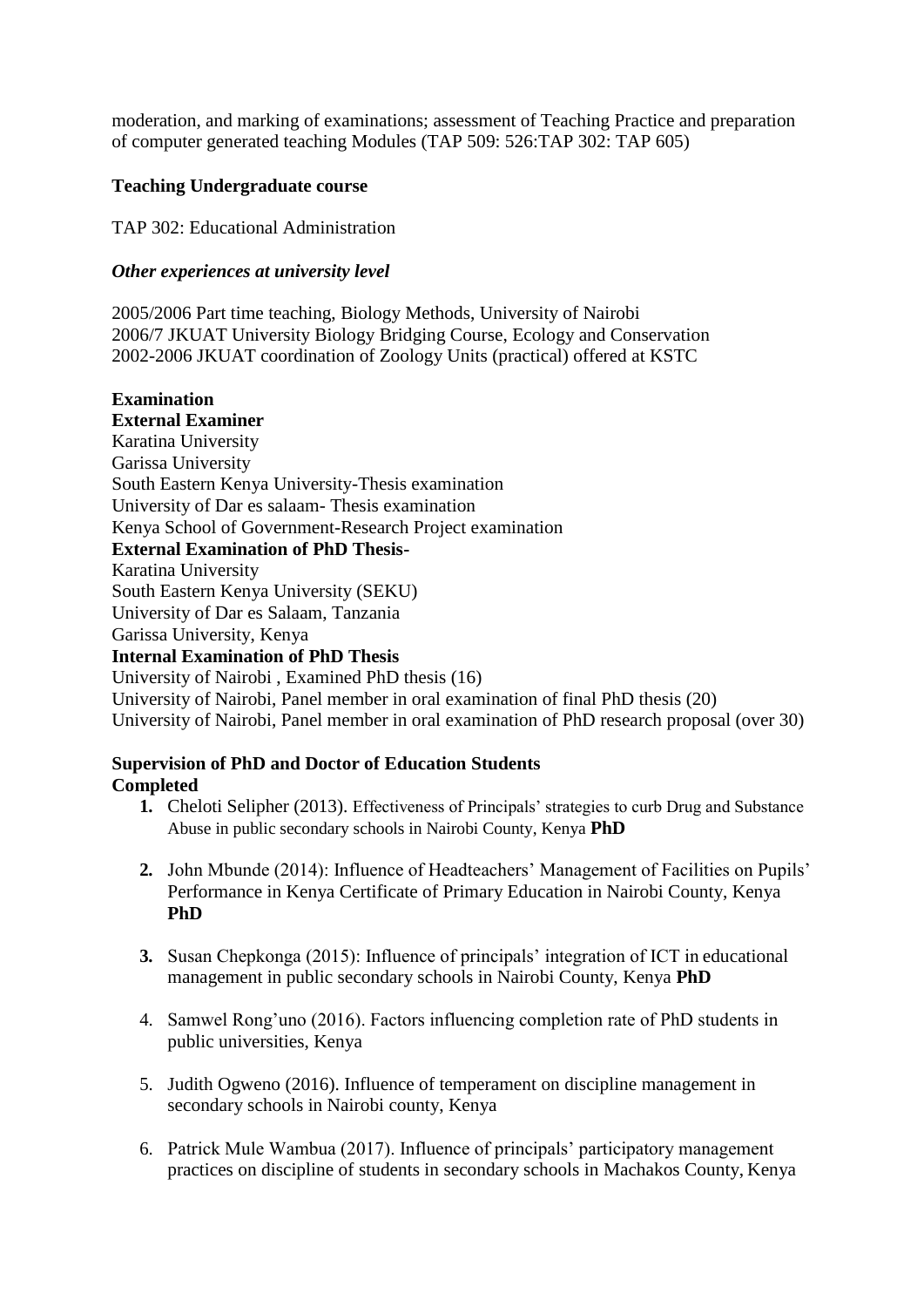- **7.** Alex Mirara Methu (2017) . Influence of post-privatisation management practices and monitoring and evaluation strategies on quality of artificial insemination services in cattle in Nyeri County, Kenya **PhD**
- **8.** Frederick Oloo Odhiambo (2017). Influence of the use of Education Management Information System (EMIS) on management of secondary schools in Nairobi, Kenya **PhD**
- 9. Lydia Mbaki Musau (2018). Home based factors influencing parental involvement in management of students' discipline in public day secondary schools in Kitui County, Kenya
- 10. Patricia Muia (2018) . Influence of leadership practices on students' academic performance in Kitui County, Kenya
- 11. Antonine A, Obiero (2018). Parental factors influencing students' discipline in secondary schools in Kitui County, Kenya. (December)
- 12. Catherine N. Wabwoba. Influence of pedagogical practices on pupils' performance in English Language at Kenya Certificate of Primary Education in non-formal schools in Korogocho, Nairobi City County, Kenya (Waiting to publish articles, April 2021)

# **Letter to submit thesis for examination 2021**

- 1. Hillary Shikokoti. Institutional factors influencing teachers' job satisfaction in Secondary Schools in Kakamega County, Kenya
- 2. Evans Mutuku Mulatya. Influence of Head teachers' Instructional Supervision on Pupils Performance at Kenya Certificate of Primary Education in public Schools, Lower Yatta sub-county, Kitui, Kenya
- 3. Leonard Muthuri Kananua. Headteachers management practices that influence improvement of performance in Kenya Certificate Primary Education Examination in Meru County, Kenya.
- 4. Judith Musyoki. Transformational Leadership and effects on students' performance at at Kenya Certificate of Secondary Education in Makueni County, Kenya

#### **Report Writing 2021**

1. Margaret Macharia Nyangati. Influence of Teachers' Appraisal on Students Performance in Public Secondary Schools at Kenya Certificate of Secondary Education. A case of Laikipia County, Kenya

2. Judith Musyoki. Transformational Leadership and effects on students' performance at **KCSE** 

3. Julius Mutune. Influence of headteachers' interventions on students' retention in public secondary schools in Masinga Sub-county, Kenya

# **Proposal Writing and Data Collection**

1. Alfred Odiso. Influence of Worklife balance among teachers in Nairobi

2. Pauline Kibeneyi. Influence of Organisational Politics on Lecturers' Job performance at the University of Nairobi, Kenya

3. Anne Kimanzi. Influence of Principals' Management Practices on Students' discipline in Public Secondary Schools in Kitui County, Kenya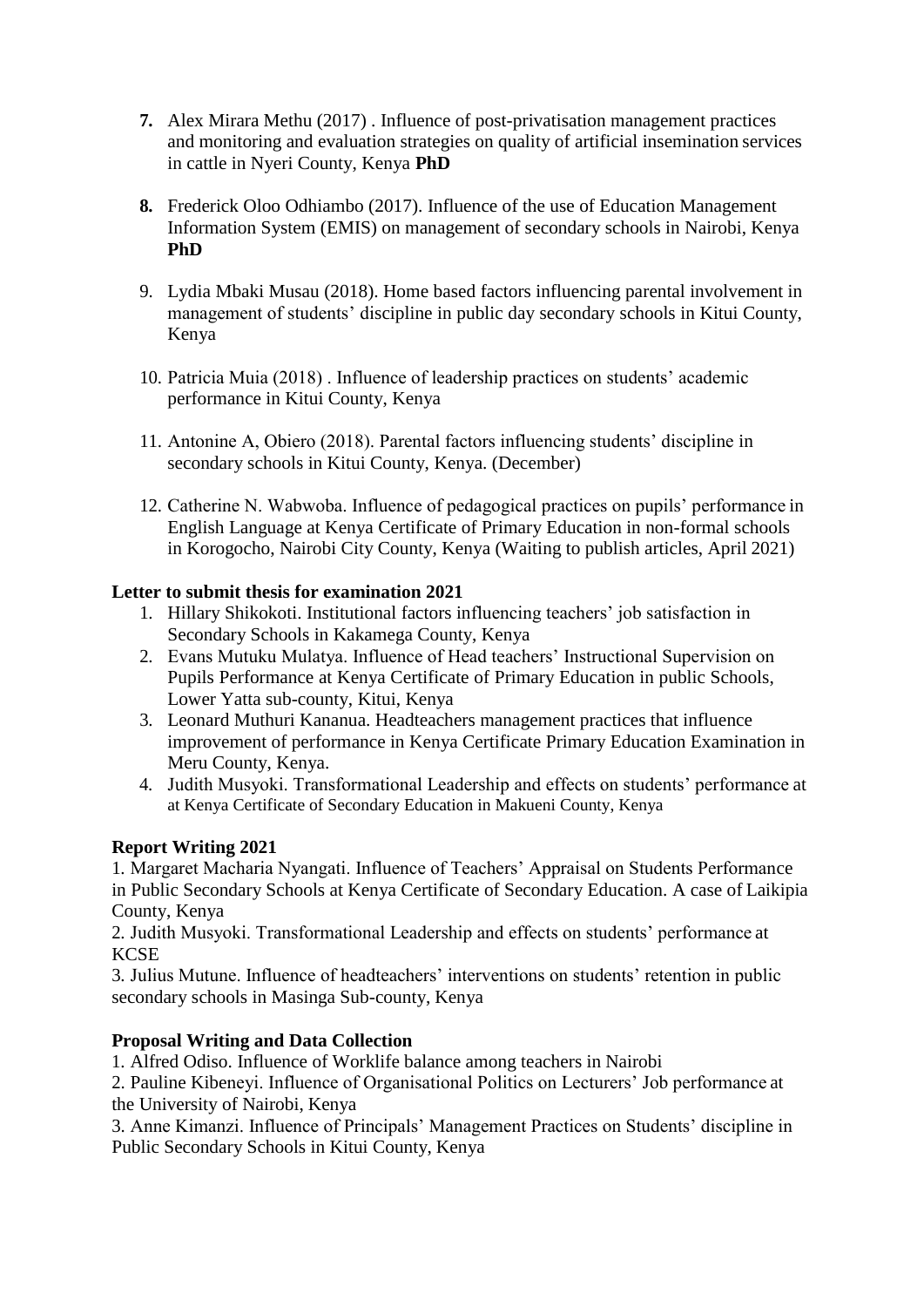4. Christine Akello. Administrative Management Practices Influencing Integration of Information Communication Technologies in Education Management in Public Secondary Schools in Kajiado County, Kenya

5.Salina Kaliny Institutional Practices Influencing Students Discipline In Public Secondary Schools In Baringo County, Kenya

#### **Supervision of Masters in Education Projects**

Completed projects 120 on separate list

# **Membership of Professional Organisations**<br>2016 • Africa for Research in Comparative E

- Africa for Research in Comparative Education (AFRICE)
- 2016 World Conference of Comparative Education WCCE
- 2011 Comparative International Education Society- CIES
- 2009 Nature Kenya
- 2018 Society Educational Research and Evaluation Kenya (SEREK)
- 2018 Education Management Society of Kenya

#### **Professional Responsibilities**

2021 TP Coordinator, Nairobi C (South)

2021 EIE: DTEIE Curriculum development (Science)

2021 TOTEMK: Trainers of Trainers course for CBC preparation for universities

2021 Internal Examiner of PhD and M.Ed thesis

2019 CEES Committee on Journal Publication

2017 External Examiner: Karatina University, Garissa, SEKU and Dar es Salaam

Universities; Government School of Kenya

2017 to date College restructuring committee member

2017 to date Editorial Board member, The Fountain Journal

2016 to date Co-ordinator PhD Programmes

2016 Curriculum review for M Ed courses

2016 Curriculum review for Ph D and Doctor of Education **(**Educational Administration)

2016 January, A member of Organising Committee for Curriculum Review Workshops

2016 University of Nairobi Alumni, College of Education

2016 to date Coordinator Educational Administration

2012 to date Internal Examiner of PhD thesis and other forms of examinations

2008 to date Internal Examiner of M.Ed thesis and other forms of examinations

13<sup>th</sup> October -31<sup>st</sup> December 2015: Acting Associate Dean, School of Education, University of Nairobi

18<sup>th</sup> September-13<sup>th</sup> October, 2015: Acting Associate Dean, School of Education, University of Nairobi

June 14<sup>th</sup> -1<sup>st</sup> July, 2015: Acting Chairman: Department of Educational Administration and Planning, University of Nairobi

11<sup>th</sup> May, 2015 to 24<sup>th</sup> May, 2015: Acting Chairman: Department of Educational Administration and Planning, University of Nairobi

School of Education Examination Board member for PhD, M. Ed and B. Ed 2009/ 2019 to date. A member M. Ed and PhD Timetable Committee, Department of Educational Administration and Planning

October 2010 to date Coordinator Educational Administration units (ED.D, M. Ed and B. Ed) 2011 to date PhD Oral examination of research proposals (School and Department levels) 2010 to date Chairman M. Ed / PhD Proposal Defence Panels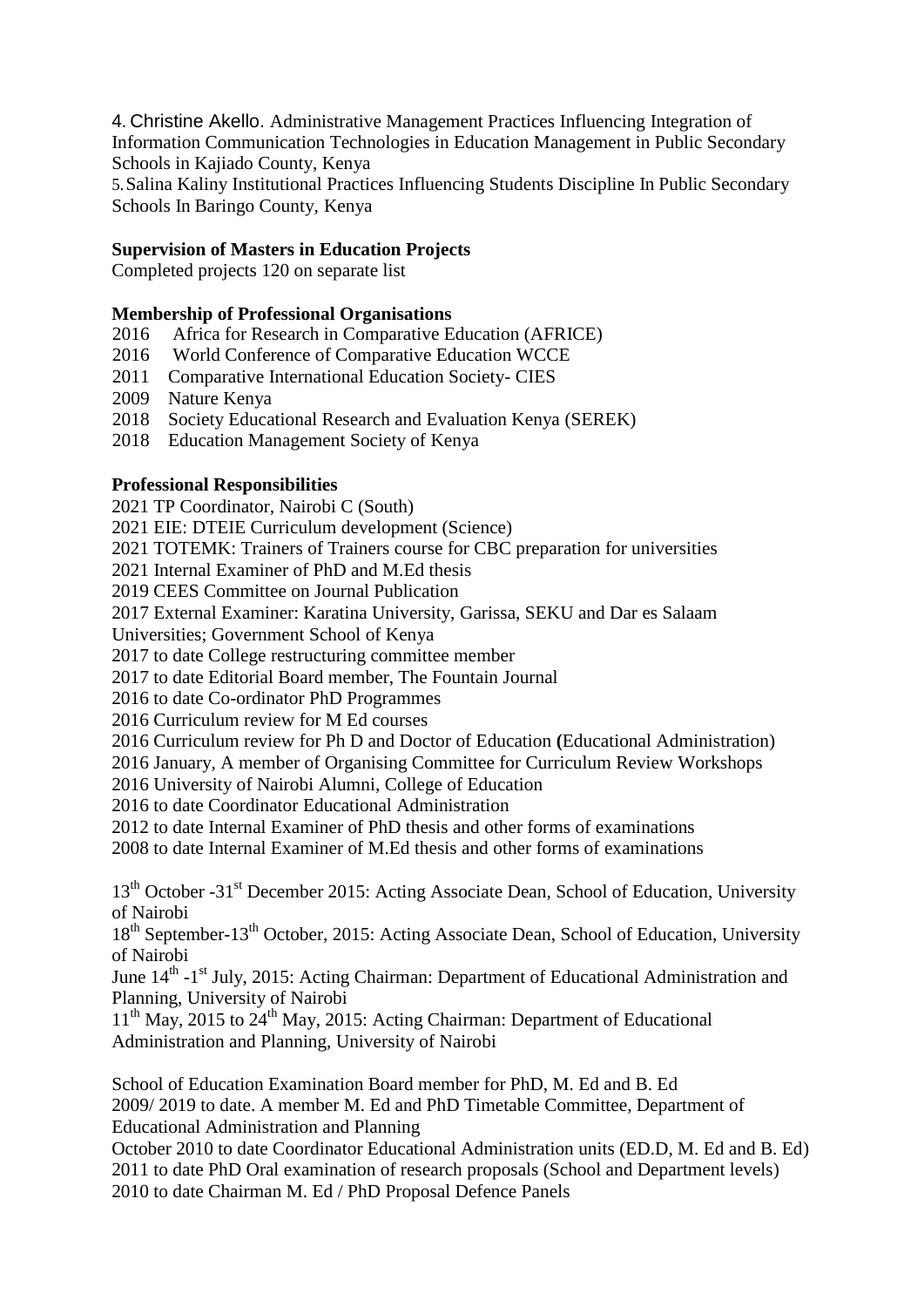2010 Feb Member Research Committee, Department of Educational Administration and Planning

2007 to date Examining research reports at School Board and Department levels and Reviewing proposals at Department level

2007 to date. Teaching Practice assessment of B.Ed students, School of Education and External Studies, University of Nairobi 2010/2011 Preparation of reference list for Educational Administration 2009-2010 to date Curriculum review for undergraduate courses 2009-2010 to date Curriculum review for Master of Education courses 2009-2010 to date Curriculum review for Doctoral courses in Education 2009 October A member of Organising Committee for Curriculum Review Workshops 2009 to date Coordinator Educational Administration TAP 302 2006-2009 Patron Pro-Life Club, KSTC 2006, 2000 Excursion: Marine Biology Course, Mombasa 2005-2009 Teaching Practice Zone Coordinator: survey TP schools and monitor assessment of students in the zone

# **Paper Presentations**

# **3 rd Annual I***nternational Conference Research and Innovation, Kikuyu Online Conference October 2020*

- **1.** Influence of Head Teachers' Facilitation of Teachers' Professional Growth on Pupils' Performance in Kenya Certificate of Primary Education in Public Primary Schools in Meru County, Kenya. **Leonard Muthuri Kananua,** [lmkananua@yahoo.com](mailto:lmkananua@yahoo.com)**Prof. Ursulla, A. Okoth,** [uaokoth@yahoo.com](mailto:uaokoth@yahoo.com) **Prof. Winston, J. Akal[a](mailto:akalajumba@yahoo.com)** [akalajumba@yahoo.com](mailto:akalajumba@yahoo.com): University of Nairobi, Department of Educational Administration and Planning.
- **2.** Influence of Principals' Appraisal of Teachers' Teaching Methodology on Students' Performance in Public Schools for Kenya Certificate of Secondary Education, Kenya. Macharia Margaret Nyangati, **Prof. Ursulla Okoth** and Dr. Mercy Mugambi
- **3.** An Investigation of selected factors of principals and teachers on Students Performance in KCSE Examination in Public Secondary Schools in Mombasa District. Kimanzi Annie Kasau and **Ursulla A. Okoth**
- **4.** Influence of Principals' Idealized Influence on Students' Performance at Kenya Certificate of Secondary Education in Public Secondary Schools, Kenya. Judith Musyoki, **Ursulla A. Okoth**, Jeremiah M. Kalai and Joshua A. Okumbe
- **5.** Influence of availability of technical support on head teachers' integration of ICT in management in public secondary schools in Kajiado County, Kenya. Christine Akinyi Akello, [chrissakello@gmail.com,](mailto:chrissakello@gmail.com) **Ursulla A. Okoth** Jeremiah M. Kalai
- **6.** Influence of Head Teachers' Instructional Supervision Practice on Academic Performance in KCPE in Yatta Sub County, Kenya. Evans M. Mulatya, **Prof. Ursulla A. Okoth** & Dr. Mercy Mugambi
- **7.** Influence of Instructional Supervision on Teachers Performance in Public Secondary Schools in Nairobi City County, Kenya. Hillary Shikokoti, **Ursulla A. Okoth** and Susan Chepkonga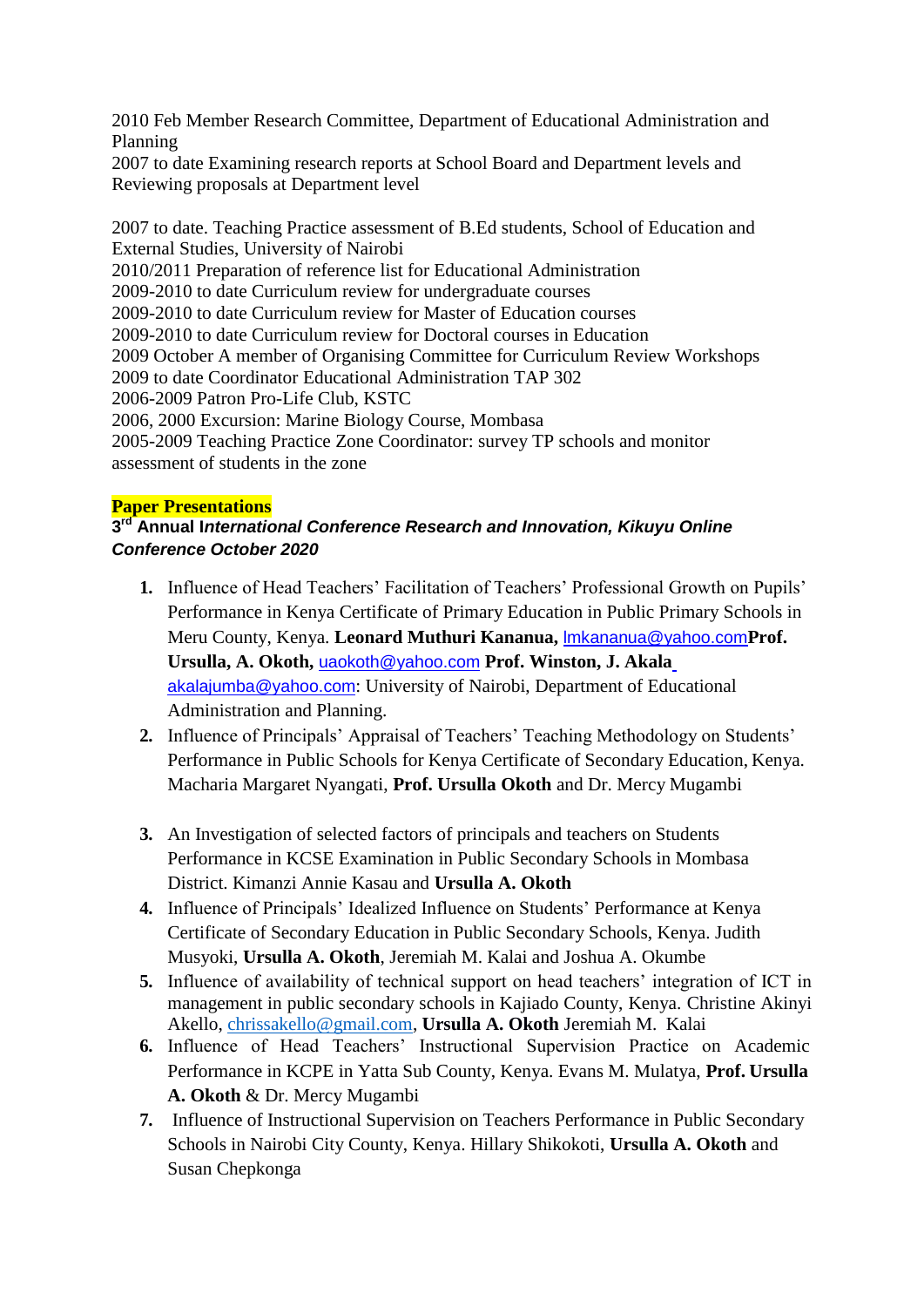**8.** Influence of Parent Related Factors on Pupils Discipline in Public Upper Primary Classes in Busia Sub-County, Busia County, Kenya. Edwin Juma Wafula, **Ursulla A Okoth** & Mbeche F.

13<sup>th</sup> -14<sup>th</sup> February, 2020. Influence of Work Environment on Performance of Quality Assurance and Standards Officers (QASOs) in Assessment of Secondary School Education, Uasin Gishu County, Kenya, Presented at the 7<sup>th</sup> SEREK International Conference **Mwenge University, Tanzania**, by Francis Keitany and **Ursulla Okoth**

Dodoma 7<sup>th</sup>-8<sup>th</sup> November, 2019: International conference on Industrial Economy in Africa held from 7<sup>th</sup> to 8<sup>th</sup> November, 2019 at the University of Dodoma, Tanzania. Papers presented

Strategies of the Implementation of Effective Procurement Procedures in Public Secondary Schools in Yatta Sub- couty, Kenya. Kingi, P.M. (PhD), Chepkonga, S. & Okoth, U.A.

Influence ICT Integration on Implementation of Effective procurement procedures, in Public Secondary Schools in Yatta Sub County Kenaya. Kingi, P.M. (PhD), Okoth, U.A.& Muema Miriam Ngethe

Corporate Governance practice of Inclusion of Special Needs and Students' Academic Performance in Public Secondary Schools in Isiolo County, Kenya. Kingi, P.M, Jillo, M & Okoth, U.A.

EMSK, Egerton 2019 (1paper)

SEREK, Kabarak June 2019(1 paper)

23<sup>rd</sup>-24<sup>th</sup> October, 2019. Influence of Teachers Appraisal of Knowledge and Application on Performance of Teachers during 2nd Annual International Conference on Research and Innovation in Education at CEES, University on Nairobi: Willis Juma Osati, **Ursulla A. Okoth,** Wanjala, G.

23<sup>rd</sup>-24<sup>th</sup> October, 2019. School Committees Training on the Implementation of Effective Procurement in Public Secondary schools in Yatta Sub-County, Machakos County, Kenya during 2nd Annual International Conference on Research and Innovation in Education at CEES, University on Nairobi: Miriam Ngethe, Kingi P. and **Ursulla A. Okoth**

23<sup>rd</sup>-24<sup>th</sup> October, 2019. Influence of Home Based factors (Parenting Styles and Family set up) on Discipline of students in Public Boys Secondary Schools in Makueni Sub-County, Kenya during 2nd Annual International Conference on Research and Innovation in Education at CEES University on Nairobi. Kioko,James Muthusi, Susan Chepkonga and **Ursulla Okoth**

23<sup>rd</sup>-24<sup>th</sup> October, 2019. Infuence of Principals Delocalisation and Teachers Job Satisfaction in Public Secondary Schoolsin Kakamega County, Kenya during 2nd Annual International Conference on Research and Innovation in Education at CEES, University on Nairobi. Hillary Shikokoti, **Ursulla A. Okoth,** and Susan Chepkonga

23<sup>rd</sup>-24<sup>th</sup> October, 2019.Influence of Principals Involving Teachers in Decision –Making on Teachers' Job Satisfaction among Secondary Schools in Kakamega County, Kenya during 2nd Annual International Conference on Research and Innovation in Education at CEES University on Nairobi. Hillary Shikokoti, **Ursulla A. Okoth,** and Susan Chepkonga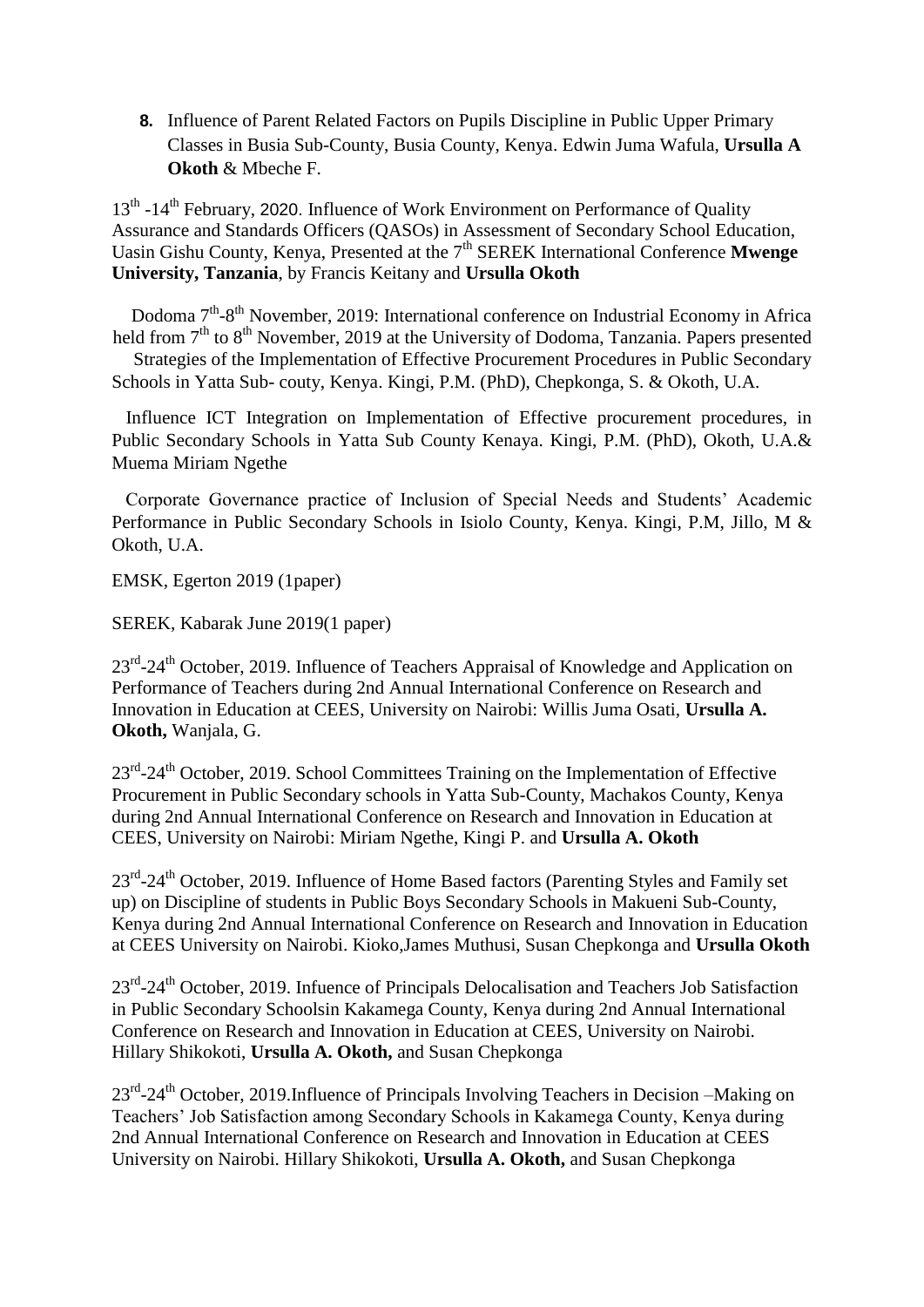23<sup>rd</sup>-24<sup>th</sup> October, 2019.Influence of Principals Performance Appraisal and Teachers' Job Satisfaction in Public Secondary Schools in Kakamega County, Kenya during 2nd Annual International Conference on Research and Innovation in Education at CEES University on Nairobi. Hillary Shikokoti, **Ursulla A. Okoth,** and Susan Chepkonga

23<sup>rd</sup>-24<sup>th</sup> October, 2019.Principals' Corporate Governance Practice of Provision of Learning Resources and Students Academic Performance in Public Secondary schools in Kenya during 2nd Annual International Conference on Research and Innovation in Education at CEES University on Nairobi. Jiilo Mumina, **Ursulla A. Okoth,** and P. Kingi

23<sup>rd</sup>-24<sup>th</sup> October, 2019. Influence of Stereotyping on Women's Career Advancement in Mvita Sub-County, Mombasa County, Kenya during 2nd Annual International Conference on Research and Innovation in Education at CEES University on Nairobi. Norah Sewe and **Ursulla A. Okoth**

20-24<sup>th</sup> May 2019 .Influence of Selected Management Factors on Strategic Planning Process in Public Secondary Schools in Laikipia West Sub-County, Kenya. A paper presented at the XVII World Congress of Comparative Education Societies (**WCCES) Cancún, Mexico** May 20-24, 2019. Ndiritu Paul Thuni and **Ursulla A. Okoth**

6<sup>th</sup> March 2019. Study Skills and Preparation for Examination. Open and Career Week at the University of Nairobi, Kikuyu Campus, Susan Chepkonga and **Ursulla Okoth**

24<sup>th</sup> October 2018. Institutional factors influencing quality education. A case of University of Nairobi. 1st Annual Research and Innovation in Education Conference 24-26<sup>th</sup> October 2018 at Kikuyu Campus, University of Nairobi. Tom Kuja and Ursulla Okoth

24<sup>th</sup> October 2018. Analysis of psychosocial and economic factors on access to education by Orphaned and Vulnerable Children in Kingeero, Kiambu County, Kenya. 1st Annual Research and Innovation in Education Conference 24-26<sup>th</sup> October 2018 at Kikuyu Campus, University of Nairobi. Zuena Nyanchama, Rose Obae, Ursulla Okoth and Ferdinand Mbeche

25th October 2018. Influence of the Teachers Service Commission's (TSC) compensation system on teachers' commitment in public secondary schools in Narok North sub-county, Kenya. 1st Annual Research and Innovation in Education Conference 24-26<sup>th</sup> October 2018 at Kikuyu Campus, University of Nairobi . Siameto Darius and Ursulla Okoth

25<sup>th</sup> October 2018. Influence of head teachers' practices in curbing drug and substance abuse among students in public schools in Mukurweini sub county, Kenya. 1st Annual Research and Innovation in Education Conference  $24-26$ <sup>th</sup> October 2018 at Kikuyu Campus, University of Nairobi. Edna Bosire, Ursulla Okoth and Grace Nyagah

24<sup>th</sup> August, 2016: School based factors influencing pupils' discipline management in complimentary primary schools in Makadara sub-county, Nairobi, Kenya. 16<sup>th</sup> World Conference of Comparative Education Societies, Beijing **China, at the Beijing Normal University**: Elizabeth Wambui Mwangi and **Ursulla Okoth**

16<sup>th</sup> March 2016: Rebranding teaching profession of public secondary school teachers in Kenya. A paper presented at the Murang'a South Principals' Workshop held at Kilimo Grand Resort Hotel, Nairobi (**Okoth, U.A.**)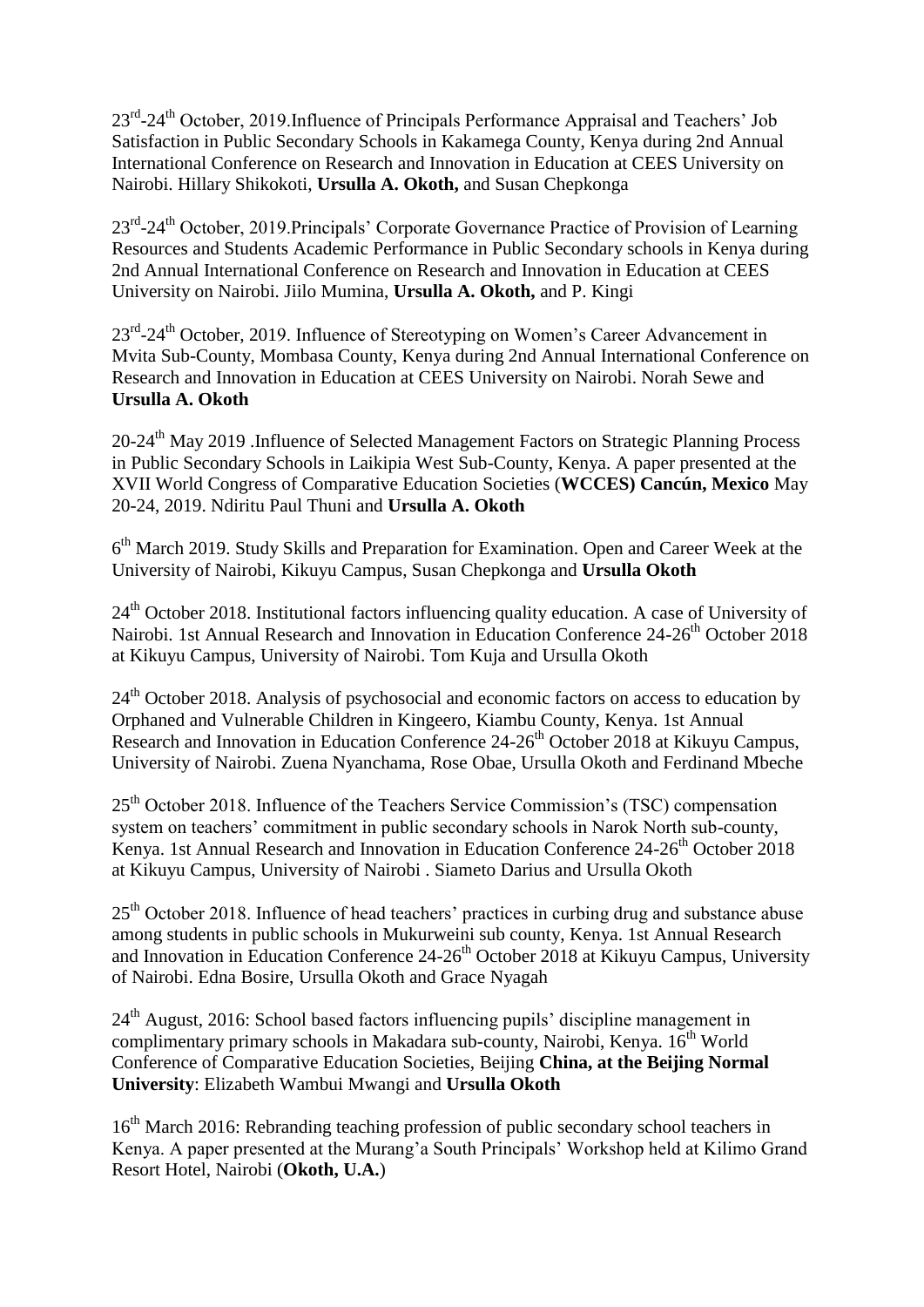$17<sup>th</sup>$  June 2015: Constituency bursary scheme for secondary schools in Kenya: Challenges of the Constituency Development Fund (CDF). A paper presented at Africa for Research in Comparative Education (AFRICE) conference at Kenya Science Campus, University of Nairobi, 17<sup>th</sup> June 2015 (Ekirapa, A. &**Okoth, U.A.**)

17<sup>th</sup> June 2015: Effects of indiscipline on pupils' performance in Kenya Certificate of Primary Education in public primary schools in Naivasha central zone, Kenya.A paper presented at AFRICE conference at Kenya Science Campus, University of Nairobi, 17<sup>th</sup> June 2015 (Njaaga, M. W. & **Okoth, U.A.)**

18<sup>th</sup> June 2015 : Adoption of ICT on management of secondary schools in Kenya: Addressing constraints and policy implications. A paper presented at AFRICE conference at Kenya Science Campus, University of Nairobi, (Kitoo, B. M., **Okoth, U.A**, Obae, R., Kanori, E. & Odundo)

7-9 April 2015: *Headteachers' motivational practices in public secondary schools in Kenya*.A paper presented at the 19th International Conference on ISO &TQM (19-ICIT): ST-6 Business and Education Excellence. **Paper 6.2,** at the Safari Park Hotel, Nairobi (Ocham, L. & **Okoth, U.A.)**

!5th March 2014 *Class Teachers' Role in Maintaining Students' Discipline in Secondary Schools in Teso South District, Kenya.* A paper presented at the 58<sup>th</sup> CIES Conference on 15thMarch 2014 at **Sheraton Centre, Toronto**, Canada (Etyang, P. & **Okoth, U.A.)**

13th March 2014: *Factors affecting integration of ICT in secondary schools in Kitui, Kenya*. Apaper presented at the 58<sup>th</sup>Comparative International Education Society Conference at **Sheraton Centre, Toronto**, Canada 13/3/2014 (Kuvuuka Benson & **Ursulla A. Okoth**).

March 2014: Quality Education for Refugees in Kenya (Kakuma Refugee camp, Kenya). A paper presented at the 58<sup>th</sup> Comparative International Education Society Conference at Sheraton Centre, Toronto, Canada 10-15 (Loise Gichuhi, Daniel Gakunga, Rosemary Imonje, Caroline Ndirangu, Lesley Bartlett, Sarah Dryden-Peterson, Mary Mendenhall &**Ursulla Okoth**).

March 10-15, 2013. Influence of Instructional Leadership in Environmental Education in Secondary Schools in Siaya District, Kenya. Comparative and International Education Society (CIES) 57th Annual Conference, at the **Hilton Riverside Hotel in New Orleans,US (Ursulla A. Okoth)**

July 2013.*Head teacher factors that influence use of ICT in schools in management of secondary schools in Nairobi County, Kenya.* A paper presented at the E-learning Innovations Conference, Safari Park, Nairobi, Kenya (Chepkonga, S., Kimani, G. & **Okoth, U.A**.) September 2013. *Head teachers' dilemma: Drug and Substance Abuse in secondary* schools. A paper on presented at a Conference held at Kabarak University, Kenya

8 th and 9thNovember, 2012. *Role of ICT in curriculum instructions* to teachers in Ulumbi and Uranga secondary schools in Sauri Millennium Village

26<sup>th</sup> April 2012. *Head teachers' role in providing appropriate conditions for learning Environmental Education in Siaya District, Kenya"* at the Comparative International Education Society Conference at Caribe Hilton, **San Juan**, Puerto Rico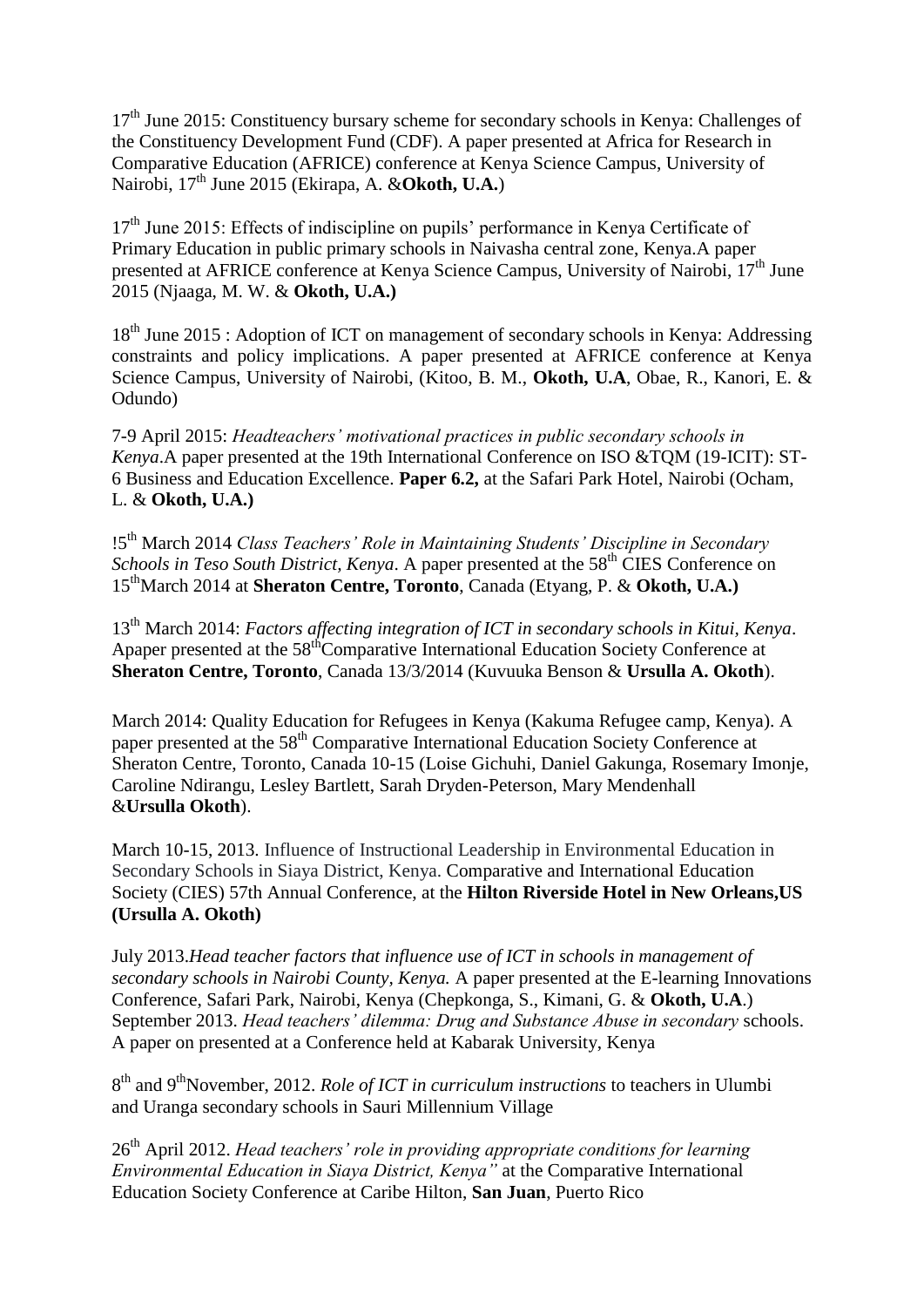10<sup>th</sup> March 2012. A Paper on Girl-Child education - Key note address during Parents, Teachers Association (PTA) Prize Giving Day at Bishop Okoth Girls' Secondary School, Mbaga, Siaya District.

23<sup>rd</sup> September,.2008. Public Defence: Instructional leadership role of head teachers in the implementation of secondary school Environmental Education in Siaya District, Kenya (Executive Summary presented at CUEA)

29<sup>th</sup> April, 2008. Environmental Education in Kenyan secondary schools. A paper presented at the Postgraduate Symposium, Jubilee Hall CUEA.

7<sup>th</sup> February, 2008. Principals' instructional role in the implementation of secondary school Environmental Education in Siaya District, Kenya: A theoretical framework (Public lecture)

24<sup>th</sup> March, 2006 Marking Biology Theory Examination. A paper presented at a Biology Teachers. Workshop held at Moi Forces Academy, Nairobi.

3<sup>rd</sup> -4<sup>th</sup> August, 2004 Techniques and strategies of developing science teaching skills among student teachers. A paper presented at a joint KSTC and the Western University College of Science and Technology workshop on new trends in the teaching of science in schools, colleges, and universities- KSTC

 $20<sup>th</sup>$  and  $21<sup>st</sup>$  May 2004. The Scope and Testing in Biology. A paper presented at a Biology Teachers' Workshop at Eastleigh High School, Nairobi

22<sup>nd</sup> -28<sup>th</sup> August 2004. SMASSE INSET: Needs Assessment for Diploma Colleges. cycle 1 Analysis of Teachers' Questionnaire, Kagumo

2005 Analysis of 8.4.4 system in the light of Patristic Education. Seminar paper **CUEA** 

2007 Kenya Science Teachers College Environmental Scan. Seminar paper CUEA

2006 Theories of Motivation and the application in Educational Institutions. A case of KSTC. Seminar paper CUEA

# **Conferences /Workshops / Seminars attended**

**2020**

|                  | 28-30 <sup>th</sup> October 2020 3 <sup>rd</sup> Annual International Conference Research and Innovation, Kikuyu |
|------------------|------------------------------------------------------------------------------------------------------------------|
|                  | <b>Online Conference</b>                                                                                         |
| September 2020   | Seminar on Research methods (1 month series Department of Educational                                            |
|                  | Administration and Planning)                                                                                     |
| Sept-Nov 2020    | AU Quality education Higher Education Institutions: proposal writing,                                            |
|                  | Skills and resources                                                                                             |
| <b>July 2020</b> | African British journals: International E-conference on Covid-19 Global                                          |
|                  | Impacts                                                                                                          |
| July-Septemder   | ADCE/Pathways; Teacher Educator series and Higher Education                                                      |

 $2020 26<sup>th</sup> - 27<sup>th</sup>$  March : Training on e-learning: google meet and google class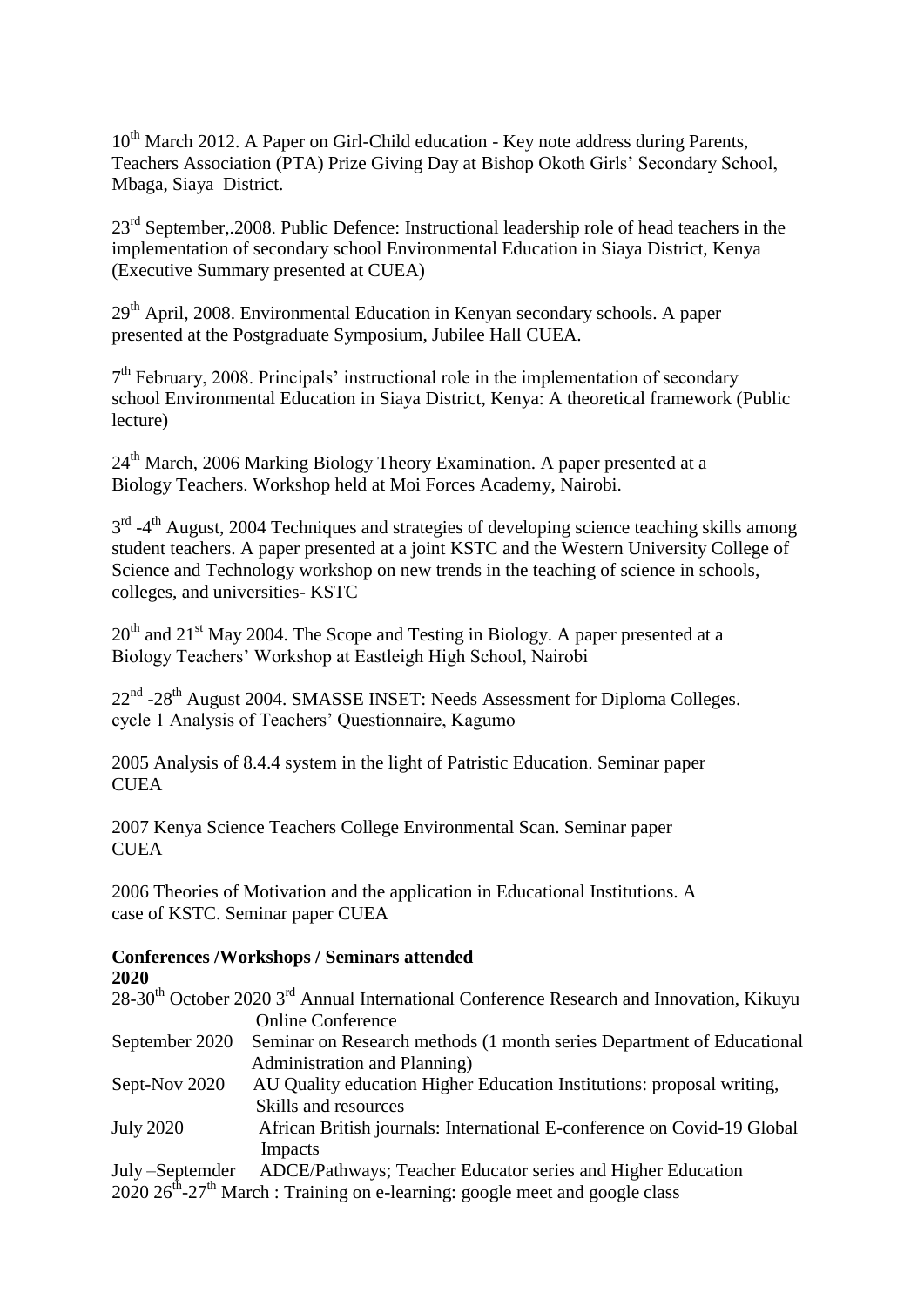$29<sup>th</sup>$  March 2020

April 17<sup>th-</sup>28<sup>th</sup> Training on turnitin similarity check

- $15^{th}$  May Online examination platform-Multimedia, online examination platform Webworks (Mathematical tool); Online examination platform Turnitin, Online examination platform- Moodle e-class
- 17<sup>th</sup> -18<sup>th</sup> May Online Examination Training, e-class platform School of Education
- 19<sup>th</sup> May 2020 Training on Turnitin similarity check, School of Education
	- Training on University of Nairobi Library Remote Access Guide
- 21<sup>st</sup> May Training on Rubrics Marking Module, School of Education
- $22<sup>nd</sup>$  May 2020. Setting of practice online examinations
- June  $2<sup>nd</sup>$  2020 Training on uploading/Accessing Examinations on Learning Management System (LMS), onto/from e-Class platform organised by School of Education using Cisco Webex Meet

28th May 2020**.** Covid Seminar series7. Human Capital Development in Post *Covid 19*. University of Nairobi: Perspectives and Lessons

February 2020: Seventh Annual SEREK Conference held at Mwenge University, Tanzania 9<sup>th</sup> January 2020: International Conference organised by Department of Educational

Foundations (University of Nairobi) in conjunction with Manchester University and Racial Justice Network (UK). Theme: **Decolonising Education**

6<sup>th</sup> January 2020 Workshop on Curriculum Review as required by CUE

Dodoma 7<sup>th</sup>-8<sup>th</sup> November, 2019 (3 papers)

EMSK Egerton (1paper)

Serek Kabarak June 2019 ( 2 papers)

23<sup>rd</sup> -24<sup>th</sup> October 2019: 2nd Annual International Conference on Research and Innovation in Education at CEES, Rethinking teacher education and management (UoN) (8 papers) 24-26<sup>th</sup> October 2018: 1st Annual Research and Innovation in Education Conference at

Kikuyu Campus, University of Nairobi

22-24<sup>th</sup> October 2018: 1st Annual Victimology and Victim support Conference at University of Nairobi Towers

2018 Workshop organised by CEES (Dr. Anne Asei) and Women in Development

 $12<sup>th</sup>$  July 2017 Higher Education Peace building symposium at Silver Springs Hotel,

Nairobi, organised by University of Nairobi

August 2018: M. Ed and PhD proposal writing seminar at Kikuyu campus April 2018: M. Ed and PhD proposal writing seminar at Kikuyu campus December 2017: M. Ed and PhD proposal writing seminar at Kikuyu campus August 2017: M. Ed and PhD proposal writing seminar at Kikuyu campus April 2017: M. Ed and PhD proposal writing seminar at Kikuyu campus December 2016: M. Ed and PhD proposal writing seminar at Kikuyu campus

 $24<sup>th</sup>$  August, 2016: The 16<sup>th</sup> World Conference of Comparative Education Societies, Beijing China, at the Beijing Normal University (1 paper presented)

22nd September 2016: Familiarisation Workshop. Chiromo Campus (TESSA)

20<sup>th</sup> August 2016 Seminar on Teacher Education in Sub Saharan Africa (TESSA) at the School of Computing, Chiromo Campus (UoN). Facilitator- Kris Stutchbury, The Open University, UK

16<sup>th</sup> March 2016: The Murang'a South Principals' Workshop held at Kilimo Grand Resort Hotel, Nairobi (1 paper presented)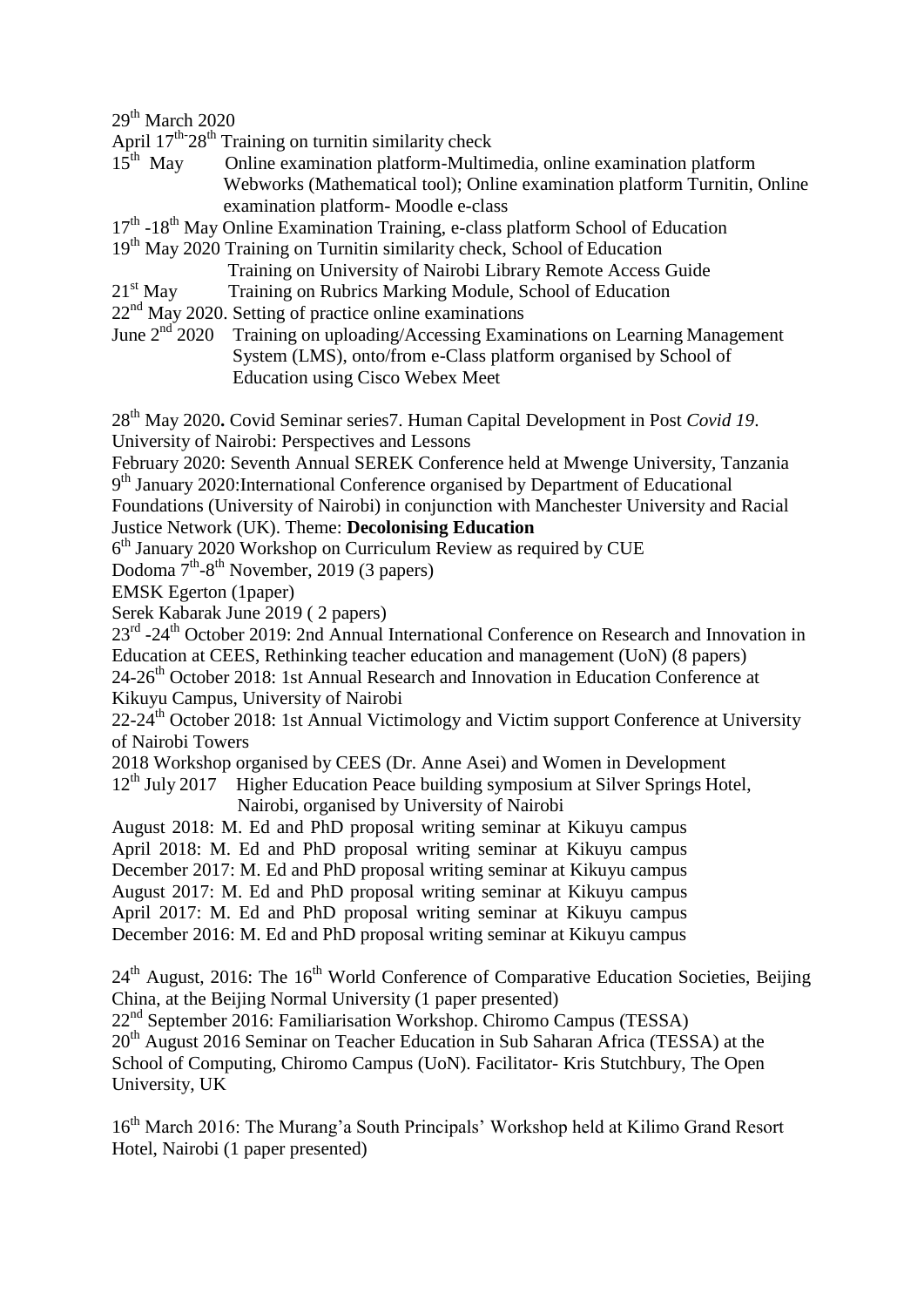$17<sup>th</sup>$  June-18<sup>th</sup> June 2015: The 2<sup>nd</sup> AFRICE conference held at Kenya Science Campus, University of Nairobi (3 papers presented)

7-9 April 2015 The 19th International Conference on ISO &TQM (19-ICIT): ST-6 Business and Education Excellence, Safari Park Hotel, Nairobi (1 paper presented).

1<sup>st</sup> April 2015: CEES Management Board and Board of Postgraduate seminar on PhD supervision and strategies to improve quality and completion rate, at QC Board room, Kikuyu Campus

30<sup>th</sup> March, 2015 Senate Training on National Values and Principles of Governance at Central Catering Unit, University of Nairobi: Directorate of National Cohesion and National Values, Ministry of Interior and co-ordination of National Government.

16<sup>th</sup> -18<sup>th</sup> September, 2014. International Humanitarian Partnership Conference held at Boma Hotel, Nairobi

28<sup>th</sup> -29<sup>th</sup> March, 2014. International workshop on: Development of policy on scientific equipment Africa, Kenya Chapter. A member of the Committee that organised the mapping of research and equipment policies in organisations in Kenyan institutions, included were public and private universities and secondary schools, industrial organizations, Government organisations such as KEFRI, and Procurement officers, and international organisations such as ICRAF and ILRI

10-15<sup>th</sup> March 2014 CIES Conference in Sheraton Centre, Toronto. Presented two papers

September 2013 Education Management Society of Kenya Conference (EMSK) held at Kabarak University and presented a paper on Head teachers' dilemma: Drug and Substance Abuse in secondary schools

July Conference on e-learning innovations at Safari Hotel and presented a paper on Head teachers' characteristics influencing the use of ICT in secondary school management in Nairobi County

October 2013 Data Analysis workshop on qualitative data; EMIS and ETIC code writing

October 2013 African Academy of Sciences workshop to develop policy on equipment acquisition and research

September 2013 Partnerships and Humanitarian activities and role of higher education

July 2013:Kakuma Refugee Camp field study to collect data on Refugee Education

July 2013: Education Cluster workshop: Needs Assessment, Windsor Hotel, Nairobi

May 2013 Grant Proposal writing workshop (UoN-CCU)

March 10-15<sup>th</sup> 2013:*Influence of Instructional Leadership in Environmental Education in Secondary Schools in Siaya County, Kenya* presented at the 57<sup>th</sup> Comparative International Education Society conference held at the Hilton Riverside, New Orleans US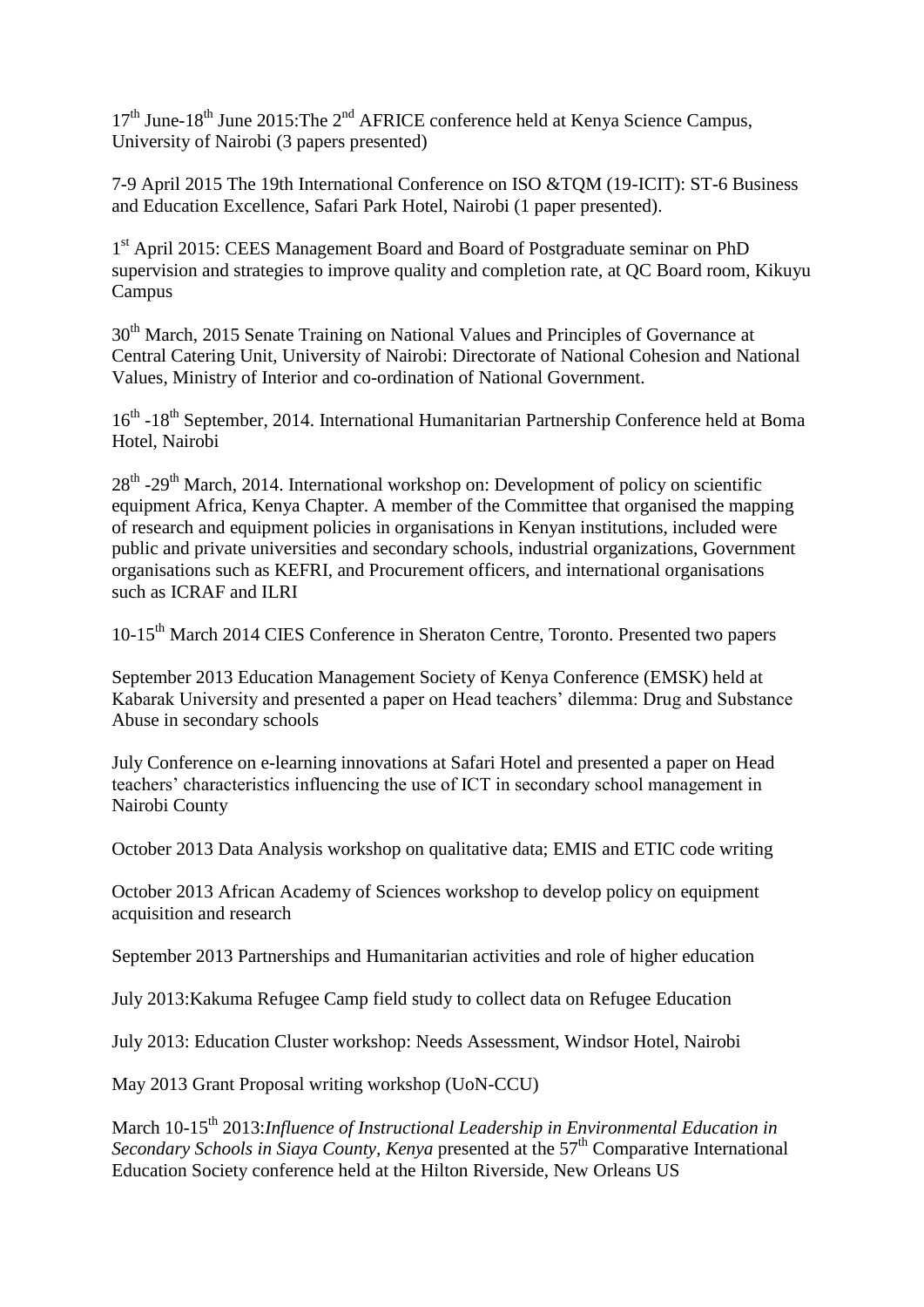7<sup>th</sup> -11<sup>th</sup> January 2013 Workshop on Qualitative study paradigm: Refugee Education to support EIE (Kikuyu Campus)

26<sup>th</sup> -29<sup>th</sup>November 2013: Ph.D supervision workshop at the University of Nairobi (CCU)

8<sup>th</sup>-9<sup>th</sup> November, 2012: Workshop on ICT hands on for teachers at Ulumbi and Uranga secondary schools, Sauri Millennium Village, Siaya, Kisumu, Kenya

30<sup>th</sup> October-3<sup>rd</sup> November 2012: Workshop for On-line support for students held at the Multi-Media University College

6<sup>th</sup> -12<sup>th</sup> May, 2012: Writers' Workshop at Kenya Wildlife Services Training Institute to develop TAP 522 Organizational Behaviour in Education and TAP 526 Secondary School Administration, and to review TAP 509 e-module

May 2012 Strategic planning for EIE, Kenya Institute of Education

22nd -27th April 2012; *Role of head teachers in providing appropriate conditions for Environmental Education.* A paper presented at the 56<sup>th</sup>Comparative International Education Society Conference held at the Caribe Hilton Hotel, San Juan, Puerto Rico

7<sup>th</sup> -14th October 2011 Writers' Workshop at Kenya Wildlife Services Training Institute to complete TAP 509 e-module

 $14<sup>th</sup>/15<sup>th</sup>$  September 2011 Ph.D Curriculum review at QC Kikuyu Campus, UoN: TAP 603 Labour Relations in Education, TAP 605 Education and the Law, and TAP 606 Educational Ethics, and writers' workshop

26<sup>th</sup> June-1st July 2011 Writers' Workshop at Kenya Wildlife Services Training Institute to develop TAP 509 e-module

7<sup>th</sup> -10<sup>th</sup> June 2011: Early Grade Reading Assessment (EGRA) seminar at Kenya Institute of Education -IRC/ UoN

10<sup>th</sup> -13<sup>th</sup> January, 2011 Workshop on Qualitative Research: Proposal and Data Analysis at QC Kikuyu Campus, UoN. The IRC-UoN Partnership for Education in Emergencies

 $26<sup>th</sup>$  -30<sup>th</sup> July 2010 Masculinity, Gender Based Violence, HIV & AIDS and Engaging Men and Boys to combat SGBV at KIE, NACECE centre - ( UNICEF/ UNHCR/ UoN)

16<sup>th</sup> -19<sup>th</sup> March 2010 ESAR Training workshop on Education in Emergencies course At Kasarani Sportsview Hotel, Nairobi - Save the Children/UNICEF/ UoN

16<sup>th</sup>- 19<sup>th</sup> June 2010 Kenya Institute of Education (KIE) Symposium: Role of Technology in Education

3<sup>rd</sup> -9<sup>th</sup> October, 2009 Curriculum Review: Department of Educational Administration and Planning at Kenya Wildlife Institute, Naivasha

25<sup>th</sup> -27<sup>th</sup> March, 2009 Pedagogy skills- UoN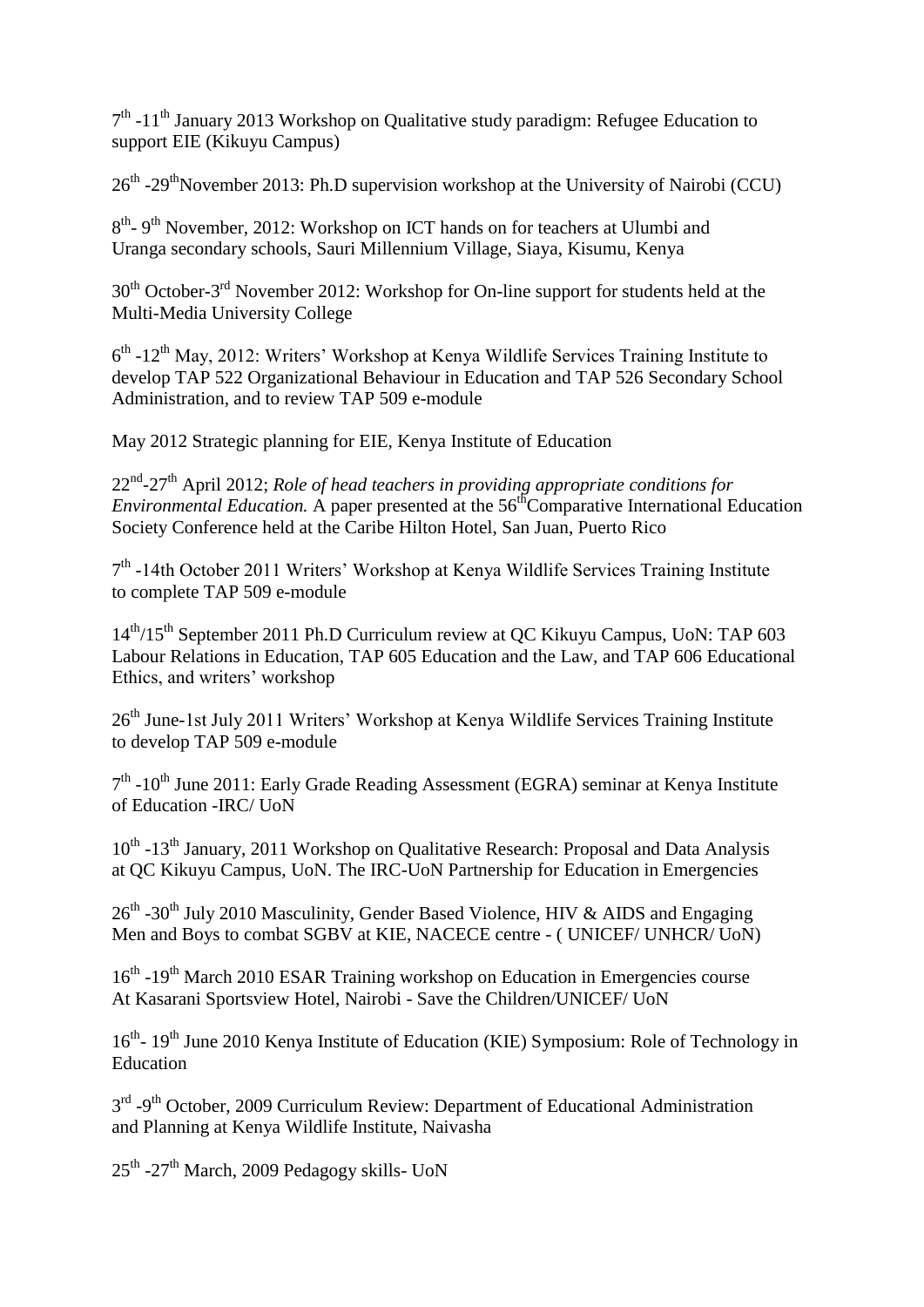7<sup>th</sup> January 2009 Induction to University of Nairobi Administrative Procedures

23<sup>rd</sup> Sept.2008 Public Defence: 2008 Instructional leadership role of head teachers in the implementation of secondary school Environmental Education in Siaya April, District, Kenya

10<sup>th</sup>-12<sup>th</sup> May 2006 HIV/AIDS Committee Member, Organised workshop on behavioural change for Kenya Science Teachers College Students

26<sup>th</sup> January 2006 Workshop on proposal writing to seek funds for TTC HIV / AIDS. Committee

July 2005 Attended a cultural exchange activity in Hengelo, Holland

October, 2005 Workshop on Capacity Building and Mainstreaming for (HIV/AIDS) at KSTC. Member of the organizing Committee and Facilitator

August 2005 SMASSE INSET cycle 2 at Kenya Science Teachers College. A member of the organizing and coordinating team

August, 2006, 2004 & 2001 Teaching KSTC students Marine Biology at the Kenyan coast (Mombasa).

 $25<sup>th</sup>$  June-14<sup>th</sup> August, 2005 Certificate Course in Human Growth & Development, Relationships, Spiritual Counselling skills and Community Living at St. Anselm, International Centre for Religious Formation, UK

 $19<sup>th</sup>$  to  $23<sup>rd</sup>$  October 2002, 10th United European Gastroenterology Conference week in Geneva

February 18th and 20th 1998 Science teachers' workshop on "Evolution theories update" at Nairobi National Museum

August,  $24^{\text{th}} \& 29^{\text{th}} 1998$ , Museum Education Department strategic planning workshop, held at the Aberdare County Club, Nyeri.

16<sup>th</sup> -18<sup>th</sup> Oct.1997 Seminar organised by Crisis Prevention Institute. Helping people through their problems course, for members of the teaching profession

4<sup>th</sup>-6<sup>th</sup> Oct.1995. A three day workshop at the National Museums Headquarters, Nairobi. Theme "The Role of Museums in the teaching of sciences in schools"

1994, September Completed a 6-week workshop on basic skills in counselling at Amani Centre, Mbagathi Road, Nairobi.

#### **Work Experience/Career Record**

2007 Tutorial Fellow 2011 Lecturer 2014 Senior Lecturer 2019 to date Associate Professor, Educational Administration, at the University of Nairobi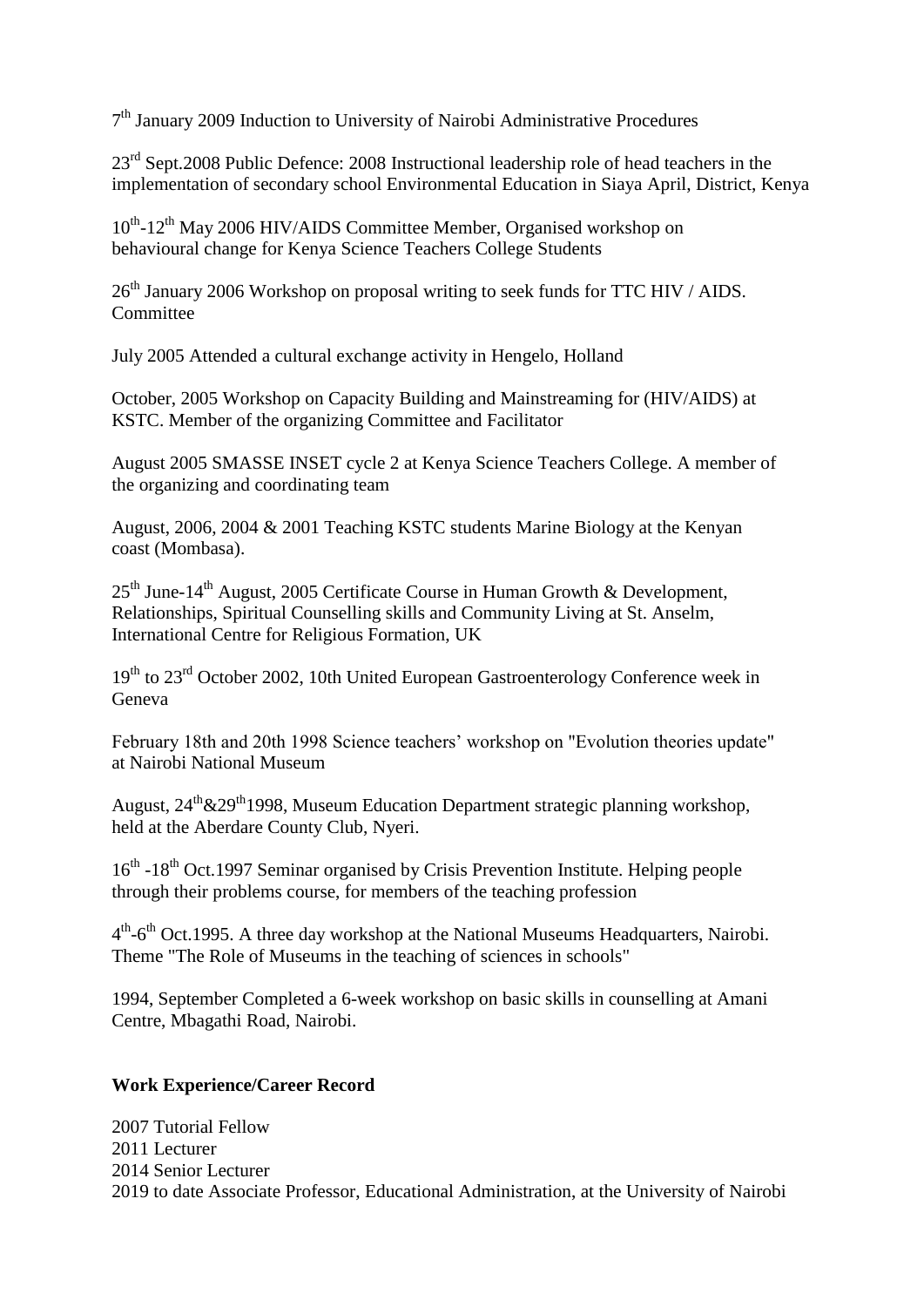2007 TSC Principal Lecturer, Job Group N, Kenya Science Teachers College 1994-2006 Senior Examiner, Team Leader; Deputy Principal, Our Lady of Mercy School

# **1998 – 2007 Kenya Science Teachers College (KSTC)**

Writing instructional materials in Cell biology, Biochemistry, Anima& plant diversity, plant and animal physiology, biostatistics, morphology, genetics, ecology & environmental health Conducting practical sessions & excursions Conducting Micro & peer teaching, Assessment of Teaching Practice Marking, Setting and moderation of examinations Biology Methods Guiding and Supervising Project Work Member Guidance and Counselling, KSTC Tutors Association Committee member representing Biology Department JKUAT Biology Bridging Course, Ecology and Conservation

# **2001 Deputy Head of Biology Department, KSTC**

Secretary for the Departmental Meetings, In charge of the time table and examinations Represent the Head of Department and generally assist HOD in the smooth running of the Department

# **2002 & 1999 Class Tutor in Charge, KSTC**

Compiling academic and co-curricular comments for the class, processing end of term reports and calculating Grade Point Average, Assisting in admission, Guidance and Counselling (2002–2004 &1999-2001)

# **1997 Deputy Principal: Our Lady of Mercy Secondary School (OLM), Nairobi**

Assistant to head teacher and help in smooth running of the institution, maintain discipline, guidance and counselling, Patron of various clubs e.g. YCS and Wildlife, Class teacher, Games teacher 1984, Form 4 Examination Registration.

1995-1998 Secretary, Provincial Biology Panel, Nairobi, Organised and facilitated seminars for Biology teachers in Nairobi:

1. Paper on "Effective Outdoor Teaching of Biology in Schools"

February 1996

- 2. Outdoor teaching: Ololua Forest ecological study,' 12th and13th June ,1996
- 3. Animal Adaptations, 1997
- 4. Evolution, February, 1998

# 1994 **Head of Department Sciences** (Our Lady of Mercy, Nairobi)

Procurement of books and equipment, general smooth running of the Department and Analysis of examination results

1982-1998 **Our Lady of Mercy Secondary school**(OLM), Nairobi

# **1980-1981 Headmistress, Aluor Girls' Secondary School, Siaya**

Duties: Introduced documents for Financial management, Supervision of all activities e.g. games, teaching, teaching and support staff management, construction of school kitchen, physical facility management, student management, evaluation of academic achievement of students, and discipline.